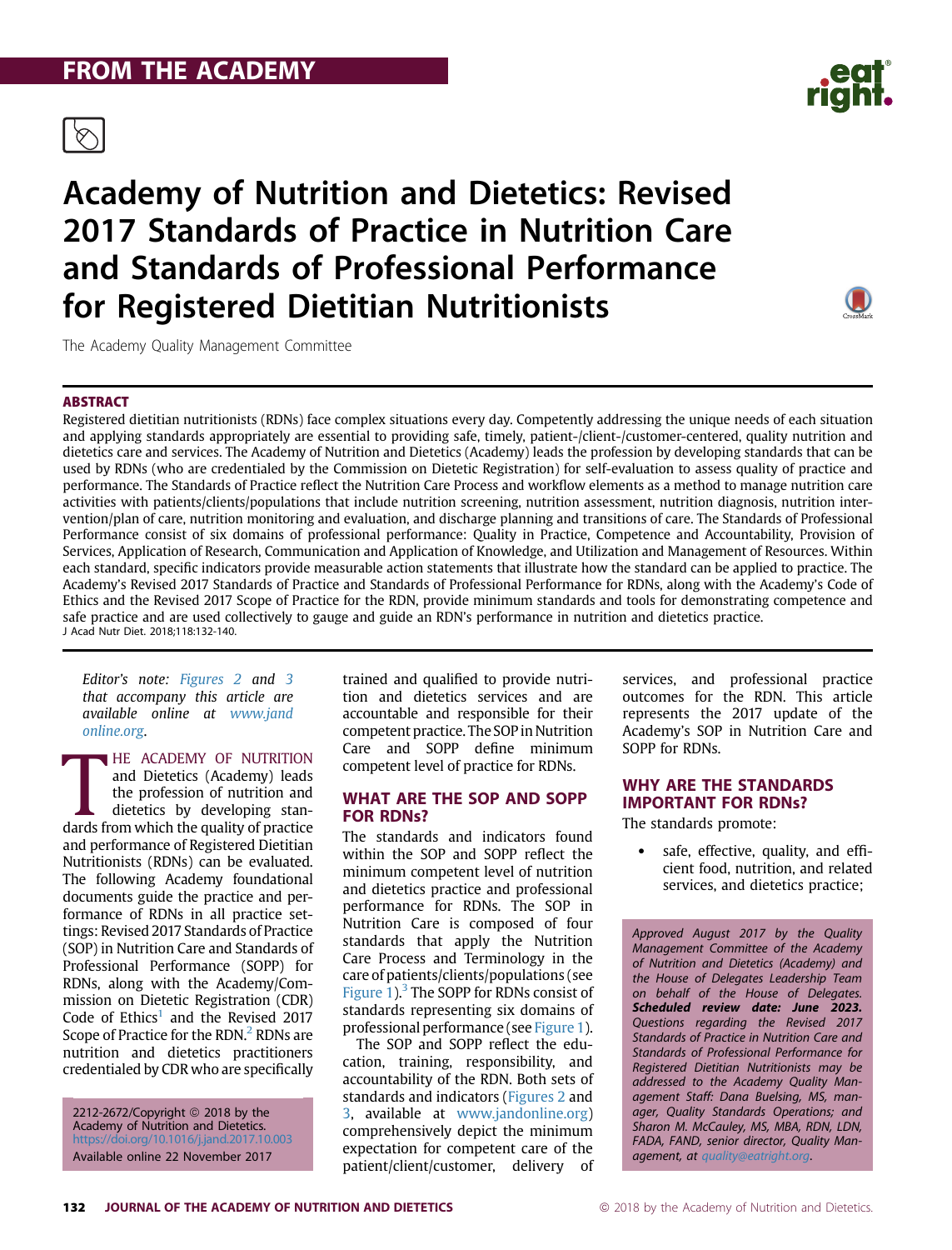All registered dietitians are nutritionists but not all nutritionists are registered dietitians. The Academy's Board of Directors and Commission on Dietetic Registration have determined that those who hold the credential Registered Dietitian (RD) may optionally use "Registered Dietitian Nutritionist" (RDN). The two credentials have identical meanings. The same determination and option also applies to those who hold the credential Dietetic Technician, Registered (DTR) and Nutrition and Dietetics Technician, Registered (NDTR). The two credentials have identical meanings. In this document, the term RDN is used to refer to both registered dietitians and registered dietitian nutritionists, and the term NDTR is used to refer to both dietetic technicians, registered and nutrition and dietetics technicians, registered.

- evidence-based practice and best practices;
- improved nutrition and healthrelated outcomes and costreduction methods;
- efficient management of time, finances, facilities, supplies, technology, and natural and human resources;
- quality assurance, performance improvement, and outcomes reporting;
- ethical and transparent business, billing, and financial management practices $9,10$ :
- verification of practitioner qualifications and competence because

### CLIENT/PATIENT/RESIDENT/ FAMILY/CUSTOMER

Generally, these terms are interchangeable, with a specific term used in a given situation, dependent on the setting and the population receiving care or services. Examples of terms used include, but are not limited to: patient/client, patient/ client/customer, resident, participant, student, consumer, or any individual/ person, group, population, or organization to which the RDN provides service. In a clinical setting, the term patient/client is commonly used. As a universal term, the use of customer in the Standards of Professional Performance is intended to encompass all the other terms with the meaning taken by the reader reflecting the context of the situation and setting. Use of customer is not intended to imply monetary exchange.

> state and federal regulatory agencies, such as health departments and the Centers for Medicare and Medicaid Services (CMS), look to professional organizations to create and maintain standards of practice<sup>7,11,12</sup>;

- consistency in practice and performance;
- nutrition and dietetics research, innovation, and practice development; and

The SOP in Nutrition Care:

- reflect the Nutrition Care Process and workflow elements as a method to manage nutrition care activities (ie, nutrition screening, nutrition assessment, nutrition diagnosis, nutrition intervention/plan of care, nutrition monitoring and evaluation, and discharge planning and transitions of care); and
- apply to RDNs who provide individualized nutrition assessment, intervention, and discharge planning for patients/clients/populations in acute and post-acute health care, ambulatory care, home-based, public health, and community settings.

The SOPP:

- are formatted according to six domains of professional performance (ie, Quality in Practice, Competence and Accountability, Provision of Services, Application of Research, Communication and Application of Knowledge, and Utilization and Management of Resources); and
- apply to all RDNs maintaining the RDN credential:
	- $\circ$  in all practice settings; and
	- $\circ$  not practicing in nutrition and dietetics.

Figure 1. What are the Standards of Practice (SOP) and Standards of Professional Performance (SOPP) for Registered Dietitian Nutritionists (RDNs)?

• individual professional advancement.

The standards provide:

- minimum competent levels of practice and performance;
- common measurable indicators for self-evaluation;
- a foundation for public and professional accountability in nutrition and dietetics care and services;
- a description of the role of nutrition and dietetics and the unique services that RDNs offer within the health care team and in practice settings outside of health care;
- guidance for policies and procedures, job descriptions, competence assessment tools; and
- academic and supervised practice objectives for education programs.

### HOW DOES THE ACADEMY'S SCOPE OF PRACTICE FOR THE RDN GUIDE THE PRACTICE AND PERFORMANCE OF RDNs IN ALL SETTINGS?

The Revised 2017 Scope of Practice for the RDN is composed of statutory and individual components, including codes of ethics (eg, Academy/CDR, other national organizations, and/or employer code of ethics), and encompasses the range of roles, activities, and regulations within which RDNs perform. For credentialed practitioners, scope of practice is typically established within the practice act and interpreted and controlled by the agency or board that regulates the practice of the profession in a given state.<sup>2</sup> An RDN's statutory scope of practice can delineate the services an RDN is authorized to perform in a state where a practice act or certification exists. In 2017, 46 states had statutory provisions regarding professional regulations for dietitians and/or nutritionists (http://www.eatrightpro. org/resource/advocacy/legislation/alllegislation/licensure).

The RDN's individual scope of practice is determined by education, training, credentialing, experience, and demonstrating and documenting competence to practice. Individual scope of practice in nutrition and dietetics has flexible boundaries to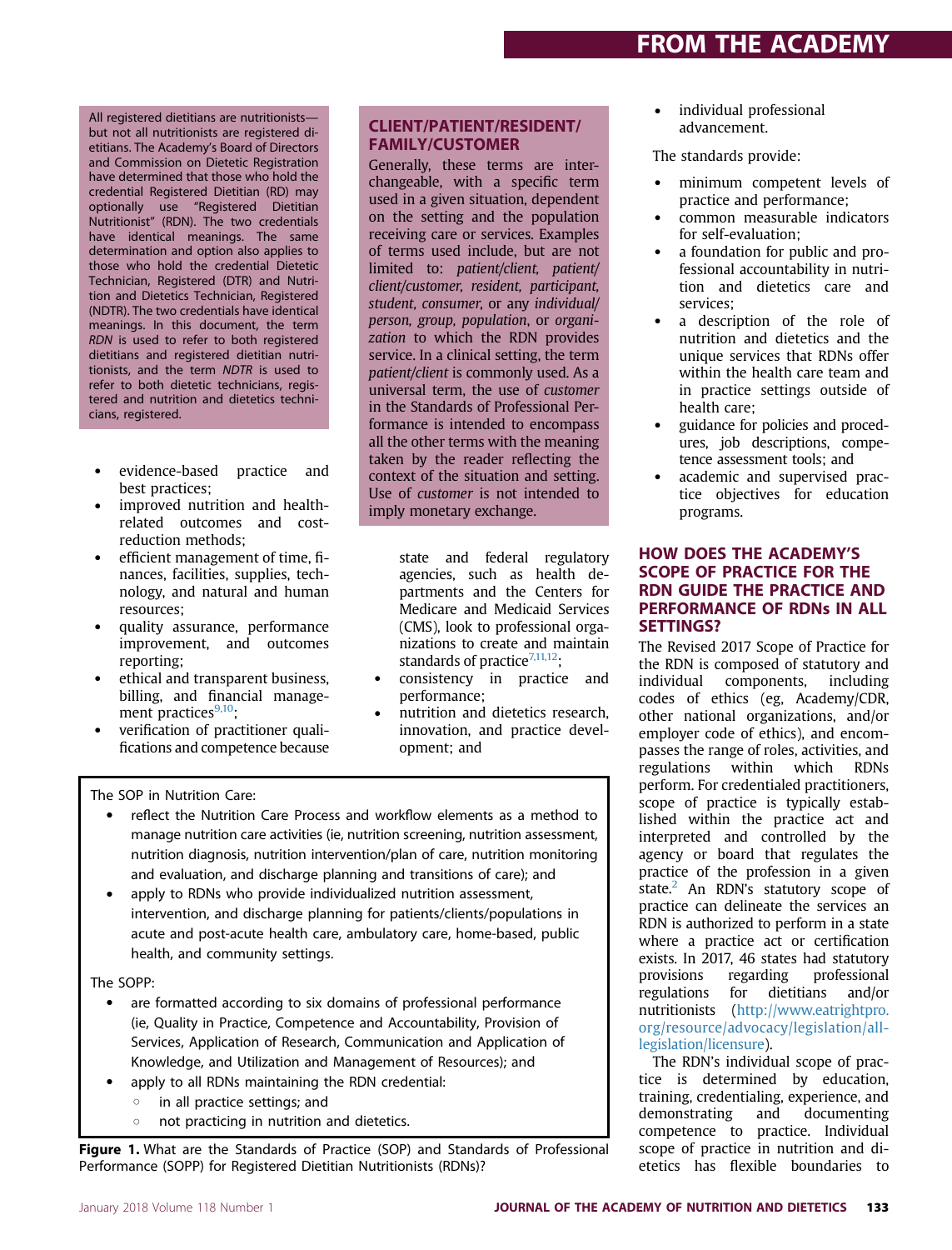capture the depth and breadth of the individual's professional practice. The Scope of Practice Decision Tool (www. eatrightpro.org/scope), an online interactive tool, guides an RDN through a series of questions to determine whether a particular activity is within his or her scope of practice. The tool is designed to allow an RDN to critically evaluate his or her personal knowledge, skill, experience, judgment, and demonstrated competence using criteria resources.

### WHY WERE THE STANDARDS REVISED?

Academy documents are reviewed and revised every 7 years and reflect the Academy's expanded and enhanced mission and vision of accelerating improvements in global health and wellbeing through food and nutrition. Regular reviews are indicated to reflect changes in health care and other business segments, public health initiatives, new or revised practice guidelines and research, performance measurement, consumer interests, technological advances, and emerging service delivery options and practice environments. Questions and input from credentialed practitioners, federal and state regulations, accreditation standards, and other factors necessitated review and revision of the 2012 "core" SOP in Nutrition Care and SOPP for the Registered Dietitian to assure safe, quality, and competent practice.<sup>13</sup> The 2012 core SOP in Nutrition Care and SOPP for Dietetic Technicians, Registered is also under review/ revision and will be updated and published in 2018 in this Journal.<sup>14</sup>

Examples of significant changes since the published Revised 2012 SOP in Nutrition Care and SOPP for RDs are the updates in the CMS, Department of Health and Human Services Conditions of Participation for Hospitals and Critical Access Hospitals effective July 2014 and Long-Term Care in November 2016, the Improving Medicare Post-Acute Care Transformation (IMPACT) Act of 2014, and the national efforts to address malnutrition.

### Acute and Critical Access **Hospitals**

The CMS Hospital and Critical Access Hospital Conditions of Participation now allow a hospital and its medical staff the option of including RDNs or other qualified nutrition professionals within the category of "non-physician practitioners" eligible for credentialing for appointment to the medical staff or be granted ordering privileges, without appointment to the medical staff, for therapeutic diets and nutrition-related services, if consistent with state law. $5,12$ 

To comply with regulatory requirements, an RDN's eligibility to be considered for ordering privileges must be approved through the hospital's medical staff rules, regulations, and bylaws, or other facility-specific pro $c$ esses. $6$  The actual privileges granted will be based on the RDN's knowledge, skills, experience, specialist certification, if required, and demonstrated and documented competence. RDNs must review state laws, if applicable (eg, licensure, certification, and title protection) and health care regulations to determine whether there are any barriers or state-specific processes to address. For more information, please review the Academy's practice tips that outline the regulations and implementation steps for obtaining ordering privileges (www.eatrightpro.org/ dietorders/).

### Long-Term Care

The Long-Term Care Final Rule published October 4, 2016 in the Federal Register "allows the attending physician to delegate to a qualified dietitian or other clinically qualified nutrition professional the task of prescribing a resident's diet, including a therapeutic diet, to the extent allowed by State law" and permitted by the facility's policies. The qualified professional works under the supervision of the physician.8 The physician's supervision may include, for example, countersigning orders written by the qualified dietitian or clinically qualified nutrition professional, if required by state law.

RDNs who work in long-term care facilities should review the Academy's updates on CMS (www.eatrightpro.org/ quality), which outline the regulatory changes to section 483.60 Food and Nutrition Services and considerations for developing the facilities process with medical director and orientation for attending physicians and review revisions to the CMS State Operations Manual, Appendix PP—Guidance to Surveyors for Long-Term Care Facilities.<sup>7</sup>

### IMPACT Act—Implications for Hospitals and Post-Acute Care Conditions of Participation

The IMPACT Act of 2014 amends Title XVIII of the Social Security Act by adding a new section—Standardized Post-Acute Care Assessment Data for Quality, Payment, and Discharge Planning. Post-acute care providers include home health agencies, skilled nursing facilities, inpatient rehabilitation facilities, and long-term care hospitals. In addition, the legislation includes new survey and medical review requirements for hospice care. The Act requires submission and reporting of specific standardized assessment and quality measure outcomes data with an overarching intent to reform post-acute care payment and reimbursement while ensuring continued beneficiary access to the most appropriate setting for care.

The Act includes quality measure domains that address, at a minimum, functional status, skin integrity, incidence of major falls, hospital readmissions, and the transfer of health information and care preferences when an individual transitions to a different care setting. These quality measure domains provide opportunities for RDNs and Nutrition and Dietetics Technicians, Registered (NDTRs) to help post-acute and longterm health care settings achieve positive clinical outcomes, quality measure improvement, and cost savings, as well as provide an improved quality of life. Obtain IMPACT Act practice resources on the Academy website at www.eatrightpro.org/ impact.

In response to provisions of the IMPACT Act, CMS published a proposed rule in November 2015 (final action to be determined by November 2018; https://www.regulations.gov/docket?D=<br>CMS-2015-0120) to revise the  $CMS-2015-0120$ discharge planning requirements for hospitals including long-term care hospitals and inpatient rehabilitation facilities, home health agencies, and critical access hospitals. The provisions address discharge planning policies and procedures, applicable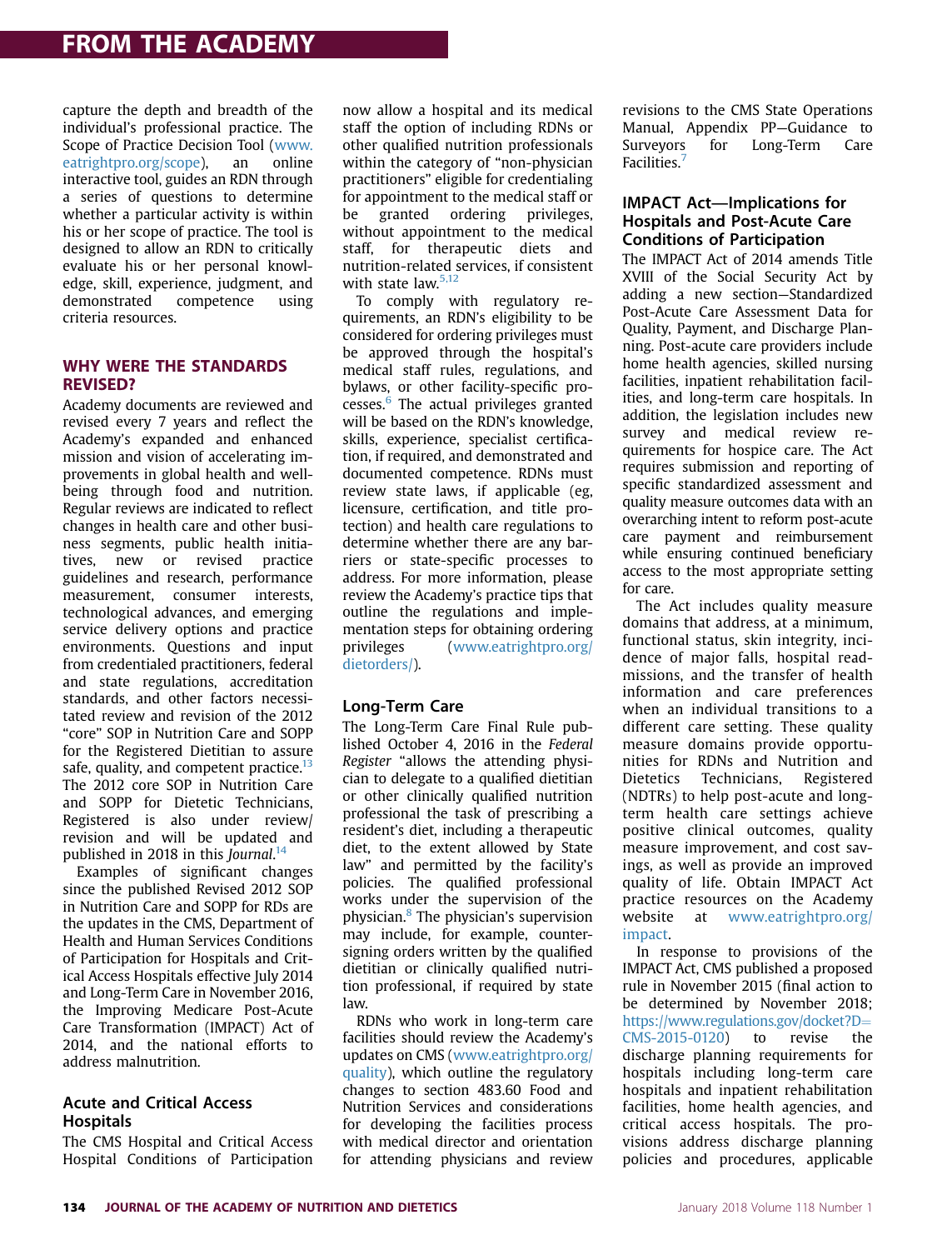patient types, timing, people involved (includes patient and caregiver), criteria for evaluation of discharge needs, discharge instructions, postdischarge follow-up, transfers (required medical information to the receiving facility), and other hospital requirements (eg, improving focus on behavioral health).<sup>15</sup>

In the proposed rule, CMS expressed concern with the variation in the discharge planning process. CMS is looking to require that all patients, including inpatients, outpatients under observation status, outpatients undergoing surgical procedures, and emergency department patients, receive a discharge plan. Another requirement deals with timing, that is, a copy of the discharge plan and summary must be sent to the practitioners responsible for the patient's follow-up care within 48 hours. The third change is for the hospital to establish a post-discharge follow-up process to check on patients who return home. Discharge planning, Hospital Conditions of Participation section 482.43, is highlighted to assist with limiting readmissions, which has a negative impact on the Medicare program.16 Check the CMS Regulations and Guidance page regularly, as Hospital Conditions of Participation updates and revisions are released continuously (https://www.cms.gov/ Regulations-and-Guidance/Regulationsand-Guidance.html).

### Electronic Clinical Quality Measures for Malnutrition

Malnutrition electronic clinical quality measures were developed as part of the Malnutrition Quality Improvement Initiative when a variety of stakeholder organizations highlighted gaps in existing malnutrition care. The electronic clinical quality measures include screening, assessment, nutrition care plan, and diagnosis for malnutrition, with the goal for inclusion in the CMS federal programs across the continuum of care. In addition, the Malnutrition Quality Improvement Initiative Toolkit was established to evaluate clinical workflow processes and assist with standardizing malnutrition care. Find malnutrition and Malnutrition Quality Improvement Initiative resources at www.eatrightpro.org/ malnutrition.

### HOW WERE THE STANDARDS REVISED?

The members of the Quality Management Committee and its Scope/ Standards of Practice Workgroup utilized collective experience and consensus in reviewing and revising statements, where needed, to support safe, quality practice and desirable outcomes. The review focused on definition of terms, illustrative figures and tables, consideration of services and activities in current practice, and enhancements to support future practice and advancement. The 2017 standards, rationales, and indicators were updated using information from questions received by the Academy's Quality Management Department; discussions with the Academy's Dietetic Practice Groups, Academy's Standing Committees (eg, Consumer Protection and Licensure Subcommittee, Nutrition Informatics Committee), Accreditation Council for Education in Nutrition and Dietetics, CDR; and member comments through focus area SOP and SOPP development.

### HOW DO THE SOP IN NUTRITION CARE, THE SOPP, AND FOCUS AREA STANDARDS RELATE TO EACH OTHER?

The Academy's core SOP and SOPP for the RDN serve as blueprints for the development of focus area SOP and SOPP for RDNs. Of note, while the core SOP and SOPP for RDNs reflect the minimum competent level of nutrition and dietetics practice, focus area SOP and SOPP documents contain three levels (competent, proficient, and expert) to convey the continuum of practice as RDNs attain increasing levels of knowledge, skill, experience, and judgment in specific practice areas. The Academy's Nutrition and Dietetics Career Development Guide is a useful tool for practitioners for professional development and lifelong learning (https://www.eatrightpro.org/resource/ practice/career-development/career-tool box/dietetics-career-development-guide).

As of 2017, there are 17 published focus area SOPs and/or SOPPs for RDNs that can be accessed on the Journal of the Academy of Nutrition and Dietetics website or through the Academy's website at www.eatrightpro.org/sop:

- Adult Weight Management;
- Clinical Nutrition Management;
- Diabetes Care:
- Disordered Eating and Eating Disorders;
- Education of Dietetics Practitioners;
- Integrative and Functional Medicine;
- Intellectual and Developmental Disabilities;
- Long-Term and Post-Acute Care Nutrition;
- Management of Food and Nutrition Systems;
- Mental Health and Addictions;
- Nephrology Nutrition;
- Nutrition Support;
- Oncology Nutrition;
- Pediatric Nutrition;
- Public Health and Community Nutrition;
- Sports Nutrition and Dietetics; and
- Sustainable, Resilient, and Healthy Food and Water Systems.

### WHAT IS THE RELATIONSHIP OF THE RDN AND NDTR IN DELIVERING PERSON-/CLIENT-/ POPULATION-CENTERED CARE?

The RDN is responsible for supervising or providing oversight of any patient/ client/population care activities assigned to professional, technical, and support staff, including the NDTR, and can be held accountable to the patients/ clients/populations and others for services rendered. This description of "supervision" as it relates to the RDN/NDTR team is not synonymous with managerial supervision or clinical supervision used in medicine and mental health fields (eg, peer to peer), supervision of provisional licensees, and/or supervision of dietetics interns and students. $17$ Additional information is available regarding the roles and practice of NDTRs in the following resources: Revised 2017 Scope of Practice for the NDTR,18 Revised 2017 SOP in Nutrition Care and SOPP for NDTRs,<sup>19</sup> Practice Tips: The RDN-NDTR Team-Steps to Preserve, $20$  and Practice Tips: What is Meant by "Under the Supervision of the RDN"?<sup>17</sup> (The Revised 2017 Scope of Practice for the NDTR and the Revised 2017 SOP and SOPP for NDTRs will be published in 2018).

In direct patient/client care, the RDN and NDTR work as a team $^{20}$  using a systematic process reflecting the Nutrition  $Care$  Process<sup>3</sup> and the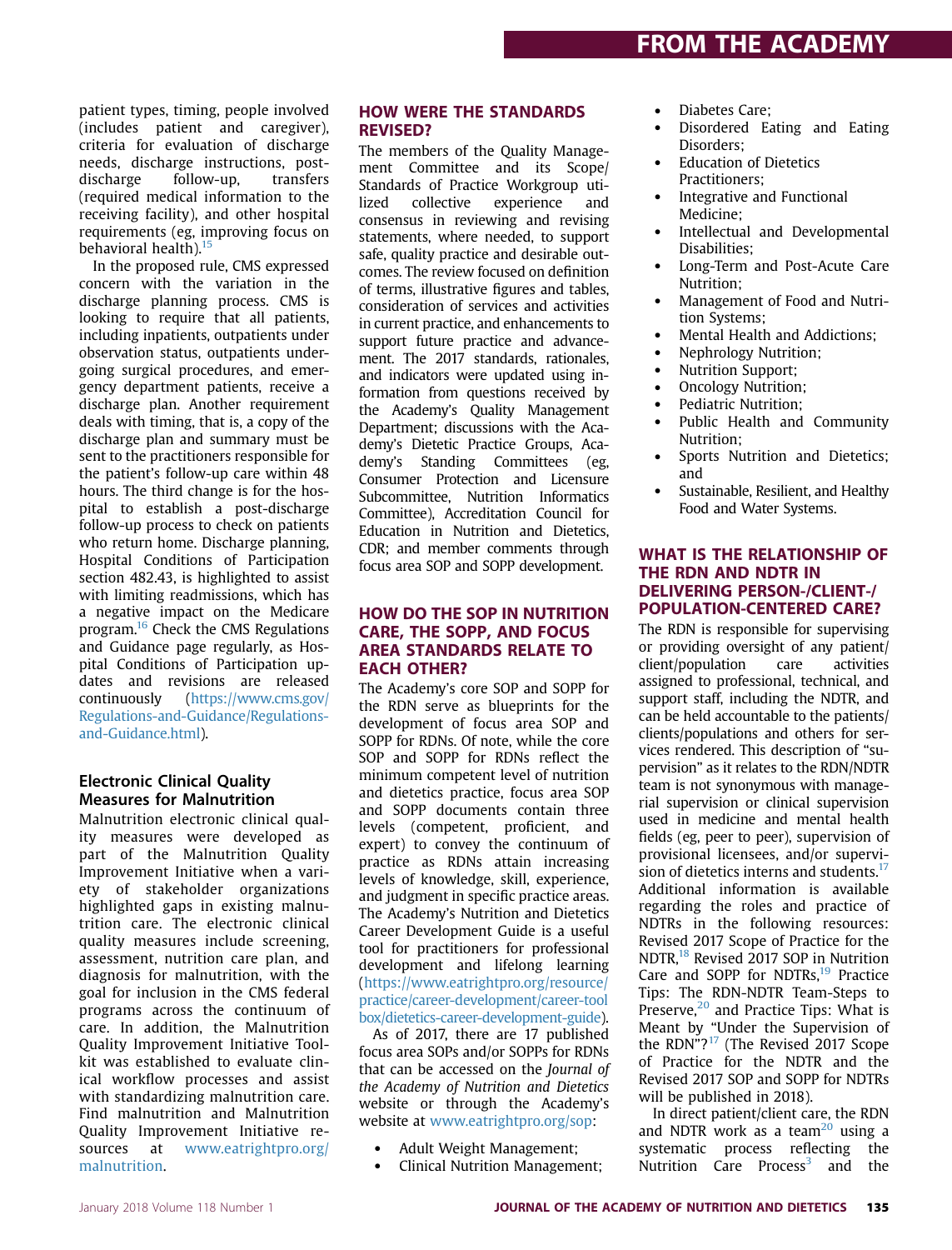organization's manual or electronic documentation system, for example, an electronic health record that uses one of the available standardized terminologies that may incorporate the electronic Nutrition Care Process Terminology (eNCPT). $^{21}$  The RDN develops and oversees the system for delivery of nutrition care activities, often with the input of others, including the NDTR. Components of the nutrition care delivery system might include the following: policies and procedures, protocols, standards of care, forms, documentation standards, and roles and responsibilities of professional, technical, and support personnel participating in the care of patients/ clients. The RDN is responsible for completing the nutrition assessment; determining the nutrition diagnosis or diagnoses; developing the care plan; implementing the nutrition intervention; evaluating the patient's/client's response; and also supervising the activities of professional, technical, and support personnel assisting with the patient's/client's care.<sup>2,18</sup>

Although NDTRs are not employed in all facilities, when they are available, NDTRs are important members of the care team. The NDTR is often the first staff from the nutrition team that a patient or client meets. The NDTR serves as a conduit of nutrition care information to RDNs and other team members at meetings and care conferences, and contributes to the continuum of care by facilitating communication between nutrition care and nursing staff.

The RDN assigns duties that are consistent with the NDTR's individual scope of practice. For example, the NDTR may initiate standard procedures, such as completing and/or following up on nutrition screening for assigned units/patients, performing routine activities based on diet order and/or policies and procedures, completing the intake process for a new clinic patient/client, and reporting to the RDN when a patient's/client's data suggest the need for an RDN evaluation. The NDTR actively participates in nutrition care by contributing information and observations, guiding patients/clients in menu selections, monitoring meals/snacks/nutritional supplements for compliance to diet order, and providing nutrition education on prescribed diets. The NDTR reports to the RDN on the patient's/

client's response, including documenting outcomes or providing evidence signifying the need to adjust the nutrition intervention/plan of care.

### HOW ARE THE STANDARDS STRUCTURED?

Each of the standards is presented with a brief description of the competent level of practice. The rationale statement describes the intent, purpose, and importance of the standard. Indicators provide measurable action statements that illustrate applications of the standard and examples of outcomes depict measureable results that relate the indicators to practice. Each standard is equal in relevance and importance (see Figures 2 and 3, available at www.jandonline.org).

### HOW CAN I USE THE STANDARDS TO EVALUATE AND ADVANCE MY PRACTICE AND PERFORMANCE?

RDNs should review the SOP in Nutrition Care and the SOPP at determined intervals. Regular self-evaluation is important because it helps identify opportunities to improve and enhance practice and professional performance. RDNs are encouraged to pursue additional training and experience, regardless of practice setting, to maintain currency and to expand individual scope of practice within the limitations of the legal scope of practice, as defined in state law, if applicable, and federal and state regulations. Refer to Figure 4 for a flow chart that outlines how an RDN can apply the SOP and SOPP to their practice.

The standards can also be used as part of CDR's Professional Development Portfolio process $^{22}$  to develop goals and focus continuing education efforts. The Professional Development Portfolio process encourages CDR-credentialed nutrition and dietetics practitioners to incorporate self-reflection and learning needs assessment for development of a learning plan for improvement and commitment to lifelong learning. CDR's updated system implemented with the 5-year recertification cycle that began in 2015 incorporates the use of essential practice competencies for determining professional development needs.<sup>23</sup> In the 3-step process, the credentialed practitioner accesses an online Goal Wizard (step 1), which uses a decision algorithm to identify essential practice competency goals and performance indicators relevant to the RDN's area(s) of practice (essential practice competencies and performance indicators replace the learning need codes of the previous process). The Activity Log (step 2) is used to log and document continuing professional education over a 5-year period. The Professional Development Evaluation (step 3) guides selfreflection and assessment of learning and how it is applied. The outcome is a completed evaluation of the effectiveness of the practitioner's learning plan and continuing professional education. The self-assessment/self-evaluation information can then be used in developing the plan for the practitioner's next 5-year recertification cycle. (For more information, see https://www.cdrnet. org/competencies-for-practitioners.)

RDNs use the SOP and SOPP as a selfevaluation tool to support and demonstrate quality practice and competence. RDNs can:

- apply every indicator and achieve the outcomes in line with roles and responsibilities all at once, or identify areas to strengthen and accomplish;
- identify additional indicators and examples of outcomes (ie, outcomes measurement is a way to demonstrate value and competence) that reflect their individual practice/setting;
- apply only applicable indicators based on diversity of practice roles, activities, organization performance expectations, and work or volunteer practice settings; and
- refer to focus area SOPs and SOPPs to identify competence outcomes, demonstrate competence, and document learning in specific areas of practice.

The standards are written in broad terms to allow for an individual practitioner's handling of nonroutine situations. The standards are geared toward typical situations for practitioners with the RDN credential. Figure 5 provides role examples illustrating how RDNs can use the standards in a variety of settings. Strictly adhering to standards does not, in and of itself, constitute best care and service. It is the responsibility of individual practitioners to recognize and interpret situations and to know what standards apply and in what ways they apply. $24$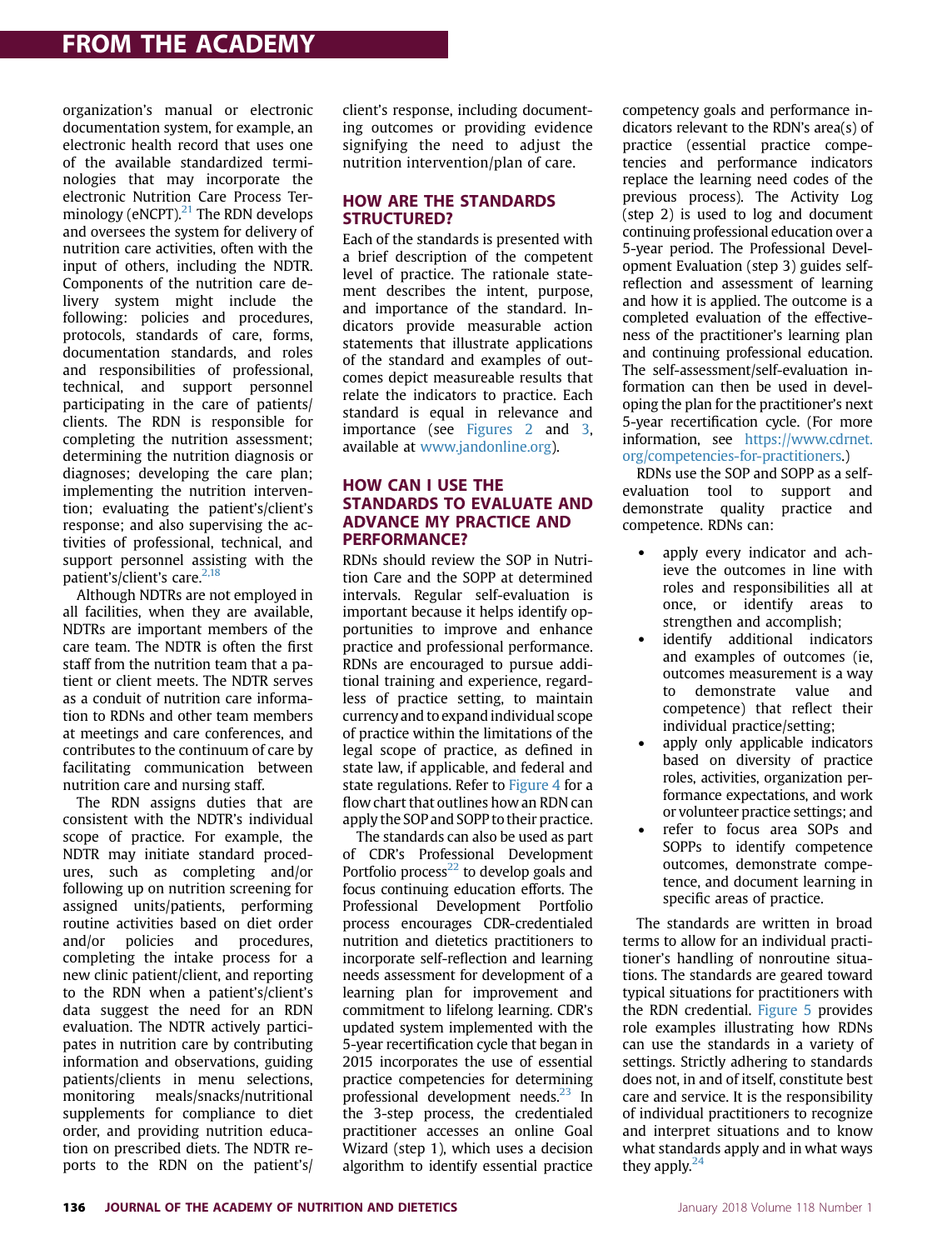#### Academy Scope of Practice for the Registered Dietitian Nutritionist (RDN) Academy Scope of Practice for the Nutrition and Dietetics Technician, Registered (NDTR)

Scope of practice in nutrition and dietetics encompasses the range of roles, activities, and regulations within which nutrition and dietetics practitioners perform.

### Identify your individual scope of practice<sup>2</sup>:

An RDN's and NDTR's individual scope of practice is determined by education, training, credentialing, and demonstrated competence, as well as state statutory scope of practice, if applicable. Establishment of statutory scope of practice is the authority of the state(s) in which the RDN or NDTR practices. See Academy of Nutrition and Dietetics (Academy) Definition of Terms for differences between licensure, statutory certification, and title protection.

- ection.<br>• Review federal and state regulations and organizational policies and procedures.
- Active witeur and state regulations and organizational polities and procedures.<br>• Utilize Academy resources: Revised 2017 Scope of Practice for the RDN; Revised 2017 Scope of Practice for the NDTR; Current Academy/Commission on Dietetic Registration (CDR) Code of Ethics, Revised 2017 Standards of Practice in Nutrition Care and Standards of Professional Performance for RDNs, Revised 2017 Standards of Practice in Nutrition Care and Standards of Professional Performance for NDTRs, Scope of Practice Decision Tool, and the Academy Definition of Terms.

### Academy Standards of Practice in Nutrition Care and Standards of Professional Performance

The four standards of practice in nutrition care and six standards of professional performance describe a minimum competent level of nutrition and dietetics practice and professional performance. Standards of practice and standards of professional performance are self-evaluation tools. Standards of practice in nutrition care apply to practitioners who provide care to patients/clients/populations.

enties to ward the standards and rationale statements to determine how each relates to your practice. For NDTRs, identify direct patient/client care situations or activities that require working under the supervision of an RDN.

### **Indicators**

Indicators are action statements that identify a minimum competent level of practice, demonstrate how each standard relates to practice, and link standards to outcomes.

• Identify indicators that apply to your practice. Depending on your setting and work responsibilities, some indicators may not apply. Reevaluate routinely and as responsibilities change.

### **Examples of Outcomes for Each Standard**

The outcome statements illustrate examples of measurable actions that result from demonstrating competence in practice.

- Review the outcome examples.
- In seview the outcome examples.<br>• Ivaluate measurable evidence of your performance to evaluate competence. Examples include documentation of outcomes from peer interactions, patient/client/customer/population interventions, customer service reports, and job responsibility deliverables.
- Comply regularly with standards and indicators u-lizing organiza-onal policies, procedures, and protocols.

How do I demonstrate competence in my practice? Take a continuous quality improvement approach to implementing the standards and achieving desirable outcomes. Re-evaluate on a regular basis.

What do I need to do to enhance my practice? Use the standards to develop your Professional Development Portfolio. The CDR professional development recertification process provides a framework for the RDN and the NDTR to develop specific goals, identify essential practice competencies and performance indicators, and pursue continuing education opportunities. Incorporate your goals and essential practice competencies, practice illustrations and actions into your annual performance review and learning development process.

Figure 4. Flow chart on how to use the Academy of Nutrition and Dietetics Standards of Practice and Standards of Professional Performance.

### **SUMMARY**

RDNs face complex situations every day. Competently addressing the unique needs of each situation and applying standards appropriately is essential to providing safe, timely, person-/client-/ population-centered, quality care and service. All RDNs are advised to conduct their practice based on the most recent edition of the Academy/CDR Code of Ethics<sup>1</sup> and the Revised 2017 Scope of Practice for the RDN, $<sup>2</sup>$  the Revised 2017</sup> SOP in Nutrition Care and SOPP for RDNs, and any applicable focus area SOP and SOPP for RDNs. These resources provide minimum standards and tools for demonstrating competence and safe practice and are used collectively to gauge and guide an RDN's performance in nutrition and dietetics practice. The

SOP and SOPP for the RDN are selfevaluation tools that promote quality assurance, performance improvement, and outcomes management. $^{25}$  Selfassessment provides opportunities to identify areas for enhancement, new learning, and skill development, and to encourage progression of career growth.

To ensure that RDNs always have access to the most current materials,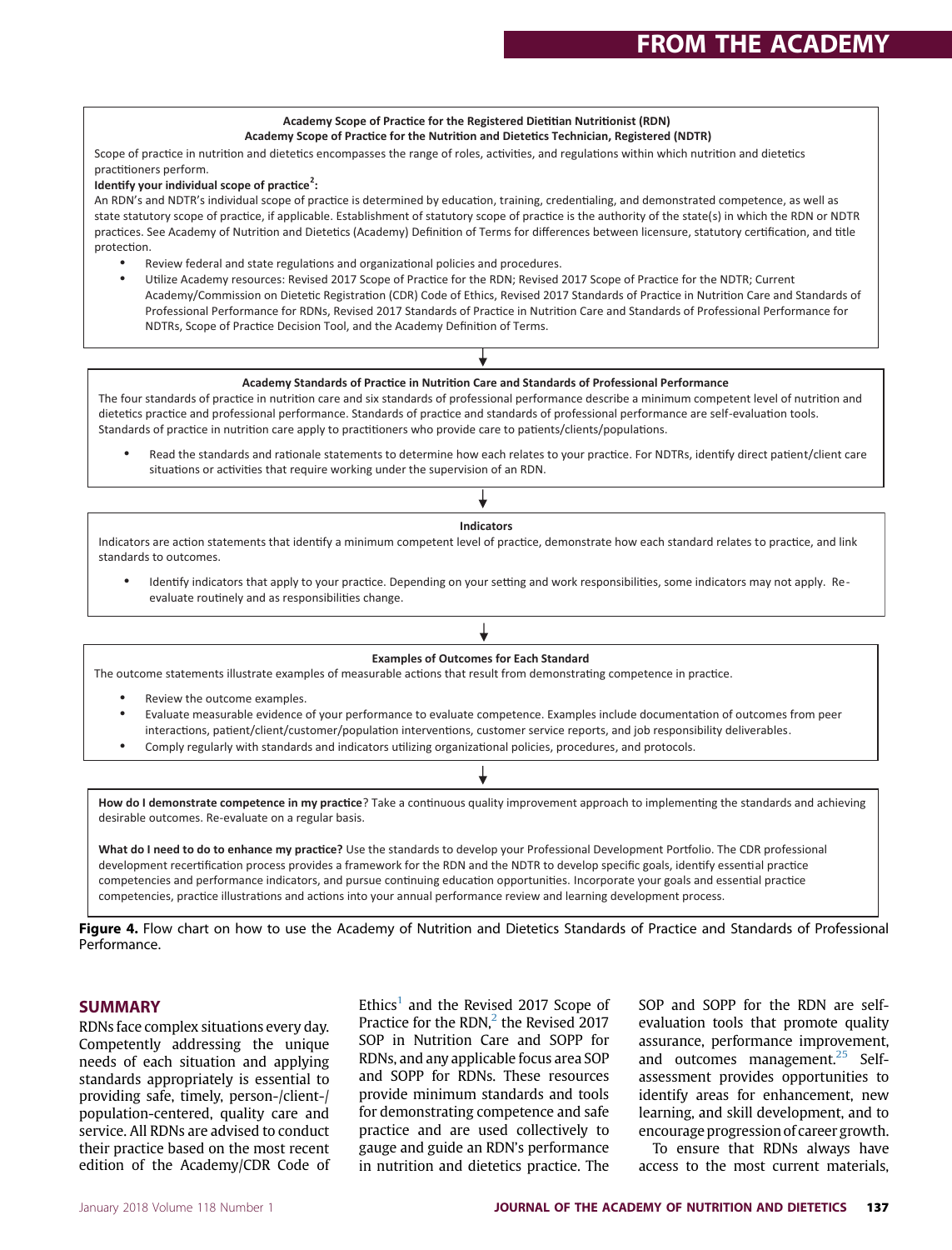| Role                                                     | Examples of use of Standards of Practice (SOP) and Standards of Professional<br>Performance (SOPP) documents by RDNs in different practice roles                                                                                                                                                                                                                                                                                                                                                                                                                                                                                                                                                                                                                                                                                                                                                                                                    |
|----------------------------------------------------------|-----------------------------------------------------------------------------------------------------------------------------------------------------------------------------------------------------------------------------------------------------------------------------------------------------------------------------------------------------------------------------------------------------------------------------------------------------------------------------------------------------------------------------------------------------------------------------------------------------------------------------------------------------------------------------------------------------------------------------------------------------------------------------------------------------------------------------------------------------------------------------------------------------------------------------------------------------|
| Clinical practitioner, inpatient or<br>outpatient care   | A hospital-based RDN in general clinical practice has accepted a new coverage<br>assignment that includes patients with gastrointestinal (GI) disorders. The RDN notes<br>the types of GI disorders and reviews medical nutrition therapy resources and<br>published practice guidelines to identify areas for enhancing knowledge and skills<br>with continuing education and mentoring from a more experienced practitioner.<br>Because the available focus area SOP and SOPP do not specifically address GI<br>disorders, the RDN uses the SOP and SOPP for RDNs as the primary guide for self-<br>evaluation. The RDN recognizes that this self-evaluation and review of GI-related<br>resources will assist with revising their professional development plan to incorporate<br>new competencies, if necessary, and to identify relevant continuing education<br>activities.                                                                   |
| Sales representative, national food<br>distributor       | An RDN with a management role in hospital foodservice has accepted a sales<br>representative position with a national foodservice distributor. In reviewing resources<br>for the new role, the RDN identifies knowledge and skill areas to strengthen for<br>quality practice. The RDN reviewed the Academy of Nutrition and Dietetics<br>(Academy)/Commission on Dietetic Registration (CDR) Code of Ethics, <sup>1</sup> the<br>Academy's ethics resources, and the SOPP for RDNs to be reminded of areas to<br>consider when in a business practice role. This self-evaluation process identifies<br>knowledge/skill areas for continuing education and mentoring by more experienced<br>RDN colleagues and others with expertise in business and sales. The RDN updates<br>professional development plan to incorporate new practice competencies applicable<br>to the new role in sales.                                                       |
| Quality improvement specialist,<br>multi-hospital system | An RDN with experience as a clinical nutrition manager and as a clinical practitioner in<br>oncology is recruited for an open position in the quality improvement/compliance<br>monitoring department for the hospital system. In evaluating the position<br>description and role expectations, the RDN identifies some knowledge and skill areas<br>for development/enhancement. The RDN uses the SOP and SOPP for RDNs for self-<br>evaluation reflecting on the standards and indicators with the perspective of the<br>quality improvement role. The RDN identifies specific continuing-education activities,<br>updates professional development plan with new essential competencies, and sets a<br>goal to qualify for one of the quality credentials or certifications.                                                                                                                                                                     |
| RDN practitioner in a rural<br>community                 | An RDN who lives in a rural community works professionally in multiple settings (critical<br>access hospital, clinic at the county health department, and the community's senior<br>meal program) as a part-time employee or contractor. Because of varying<br>professional roles, the RDN uses the SOP and SOPP for RDNs as the guiding self-<br>evaluation resource with each role. This allows the RDN to direct attention to, and<br>reflect on, any new/enhanced knowledge or skills needed for quality and competent<br>practice. Applicable focus area SOP and SOPPs are reviewed as well, to inform this<br>process and to identify any additional resources for investigation (eg, regulations,<br>practice guidelines, professional organizations, websites, and literature citations).<br>With each role, the RDN evaluates the need for any new essential practice<br>competencies and updates professional development plan as needed. |
|                                                          | (continued on next page)                                                                                                                                                                                                                                                                                                                                                                                                                                                                                                                                                                                                                                                                                                                                                                                                                                                                                                                            |

Figure 5. Examples of use of the Standards of Practice (SOP) and Standards of Professional Performance (SOPP) for Registered Dietitian Nutritionists (RDNs) for self-evaluation and the promotion of competent practice.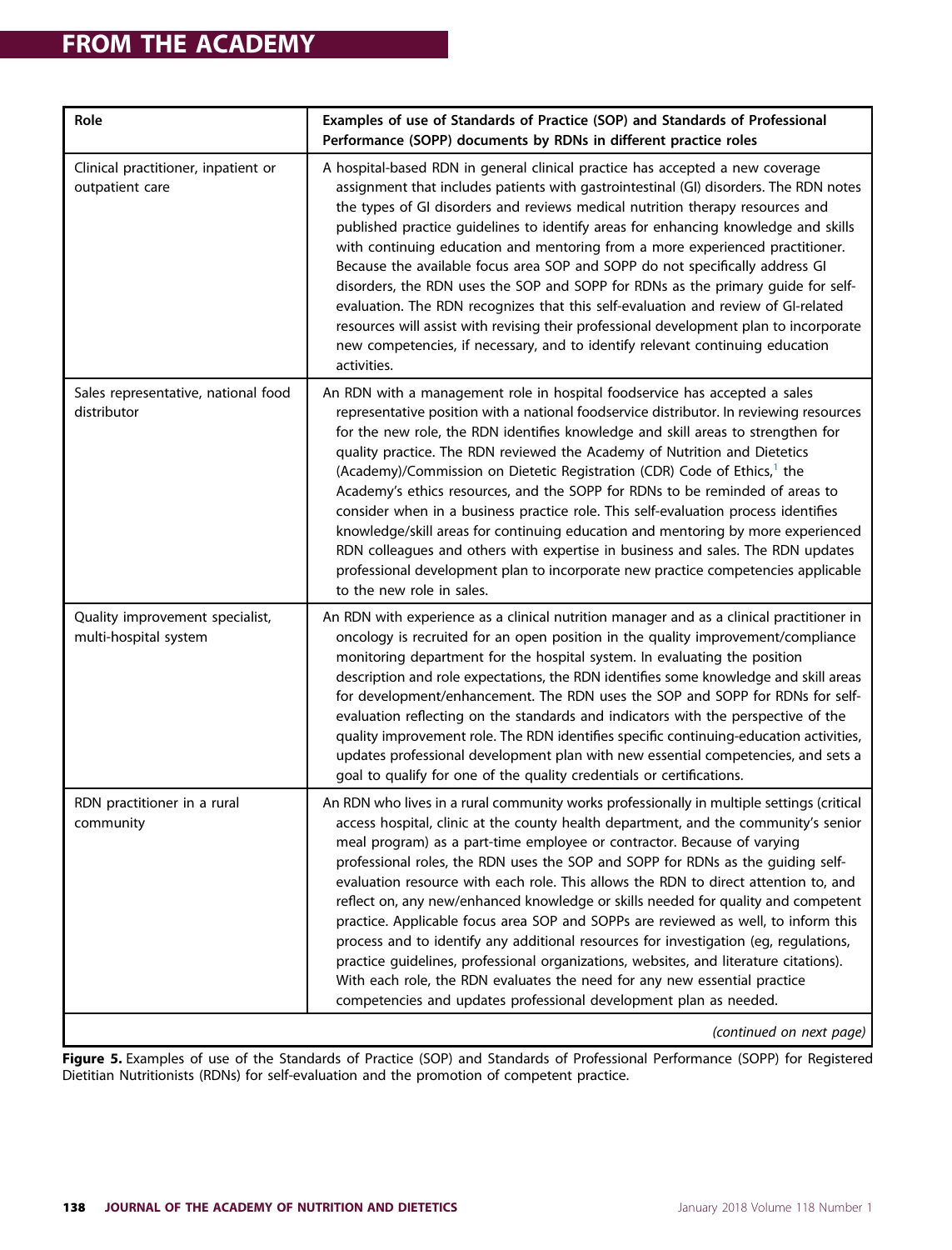| Role                                               | Examples of use of Standards of Practice (SOP) and Standards of Professional<br>Performance (SOPP) documents by RDNs in different practice roles                                                                                                                                                                                                                                                                                                                                                                                                                                                                                                                                                                                                                                                                                                                                                                                                                                                                               |
|----------------------------------------------------|--------------------------------------------------------------------------------------------------------------------------------------------------------------------------------------------------------------------------------------------------------------------------------------------------------------------------------------------------------------------------------------------------------------------------------------------------------------------------------------------------------------------------------------------------------------------------------------------------------------------------------------------------------------------------------------------------------------------------------------------------------------------------------------------------------------------------------------------------------------------------------------------------------------------------------------------------------------------------------------------------------------------------------|
| Telehealth practitioner, nutrition<br>and wellness | An RDN accepts a new position with a national company that provides telehealth<br>wellness information and coaching to enrollees of private insurance providers. The<br>RDN, who has more than 5 years of general clinical practice, including staffing a<br>hospital's wellness center, investigates the requirements for providing telehealth<br>services within the state. The RDN also explores limitations related to licensure and<br>regulations for callers who live in other states. The RDN reviews the SOP and SOPP for<br>RDNs as a self-evaluation tool, accesses the telehealth resources on the Academy's<br>website, and participates in the company's training webinars that incorporate review<br>of policies and procedures to assure legal and competent practice as a licensed<br>practitioner. The RDN updates professional development plan and identifies<br>continuing education opportunities to enhance coaching skills to ultimately qualify<br>for one of the accredited coaching certifications. |
| RDN, nonpracticing                                 | An RDN takes a leave of absence from the nutrition and dietetics workforce. Because<br>the RDN is maintaining his or her credential, sustaining professional performance is<br>an expectation. The RDN maintains and establishes networking and professional<br>relationships. The RDN participates in and volunteers for the local and national<br>nutrition and dietetics association. The RDN volunteers within the community to<br>promote healthy lifestyles and responds to public policy calls to action by contacting<br>representatives via social media, correspondence, and personal visits. The RDN<br>obtains continuing professional education units for CDR certification requirement and<br>licensure. The RDN recognizes the need to maintain skills at least at the minimally<br>competent level identified within the SOP in Nutrition Care and SOPP for RDNs.                                                                                                                                              |

Figure 5. (continued) Examples of use of the Standards of Practice (SOP) and Standards of Professional Performance (SOPP) for Registered Dietitian Nutritionists (RDNs) for self-evaluation and the promotion of competent practice.

The standards have been formulated for use by individuals in self-evaluation, practice advancement, and for indicators of quality. These standards do not constitute medical or other professional advice, and should not be taken as such. The information presented in the standards is not a substitute for the exercise of professional judgment by the nutrition and dietetics practitioner. The standards are not intended for disciplinary actions, or determinations of negligence or misconduct. The use of the standards for any other purpose than that for which they were formulated must be undertaken with the sole authority and discretion of the user.

each resource is maintained on, or accessed through, the Academy website. The documents are reviewed and updated as new trends in the profession of nutrition and dietetics, health care, public health, food science, and other external influences emerge.

#### References

1. American Dietetic Association/Commission on Dietetic Registration Code of Ethics for the Profession of Dietetics and

process for consideration of ethical issues. J Am Diet Assoc. 2009;109(8): 1461-1467.

- 2. Academy of Nutrition and Dietetics Quality Management Committee. Academy of Nutrition and Dietetics: Revised 2017 Scope of Practice for the Registered Dietitian Nutritionist. J Acad Nutr Diet. 2018;118(1):141-165.
- 3. Swan WI, Vivanti A, Hakel-Smith NA, et al. Nutrition Care Process and Model update: Toward realizing people-centered care and outcomes management. J Acad Nutr Diet. 2017;117(12):2003-2014.
- 4. The Joint Commission. Glossary. In: Comprehensive Accreditation Manual for Hospitals. Oak Brook, IL: Joint Commission Resources; 2017.
- 5. US Department of Health and Human Services, Centers for Medicare and Medicaid Services. State Operations Manual. Appendix A—Survey protocol, regulations and interpretive guidelines for hospitals (rev. 151, 11-20-15); §482.  $12(a)(1)$  Medical staff, non-physician practitioners.<br> $https://www.cms.gov/$ https://www.cms.gov/ Regulations-and-Guidance/Guidance/Manuals/ downloads/som107ap\_a\_hospitals.pdf. Accessed November 10, 2017.
- 6. US Department of Health and Human Services, Centers for Medicare and Medicaid Services. 42 CFR Parts 413, 416, 440 et al. Medicare and Medicaid Programs; Regulatory provisions to promote

program efficiency, transparency, and burden reduction; Part II; Final Rule (FR DOC #2014-10687; pp 27105-27157). http://www.gpo.gov/fdsys/pkg/FR-2014-<br>05-12/ndf/2014-10687.ndf Accessed  $05-12$ /pdf/2014-10687.pdf. November 10, 2017.

- 7. US Department of Health and Human Services, Centers for Medicare and Medicaid Services. Transmittal 169—Advance Copy State Operations Manual. Appendix PP-Guidance to surveyors for long-term care facilities. Issued June 30, 2017 (updates current Appendix PP Rev. 168, with phase 2 revisions that become effective 11- 28-17); §483.30 Physician Services, §483.60 Food and Nutrition Services. https://www. cms.gov/Medicare/Provider-Enrollment-and-Certification/GuidanceforLawsAndRegulations/ Downloads/Advance-Appendix-PP-Including-Phase-2-.pdf. Accessed November 10, 2017.
- 8. US Department of Health and Human Services, Centers for Medicare and Medicaid Services. Medicare and Medicaid Programs; reform of requirements for long-term care facilities. 42 CFR Parts 405, 431, 447, 482, 483, 485, 488, and 489. Final rule (FR DOC#2016; pp 68688-68872)—Federal Register October 4, 2016;81(192):68688-68872; §483.30(f)(2) Physician services (pp 65- 66), §483.60 Food and Nutrition Services (pp 89-94), §483.60 Food and Nutrition Services (pp 177-178). https://www. federalregister.gov/documents/2016/10/ 04/2016-23503/medicare-and-medicaid-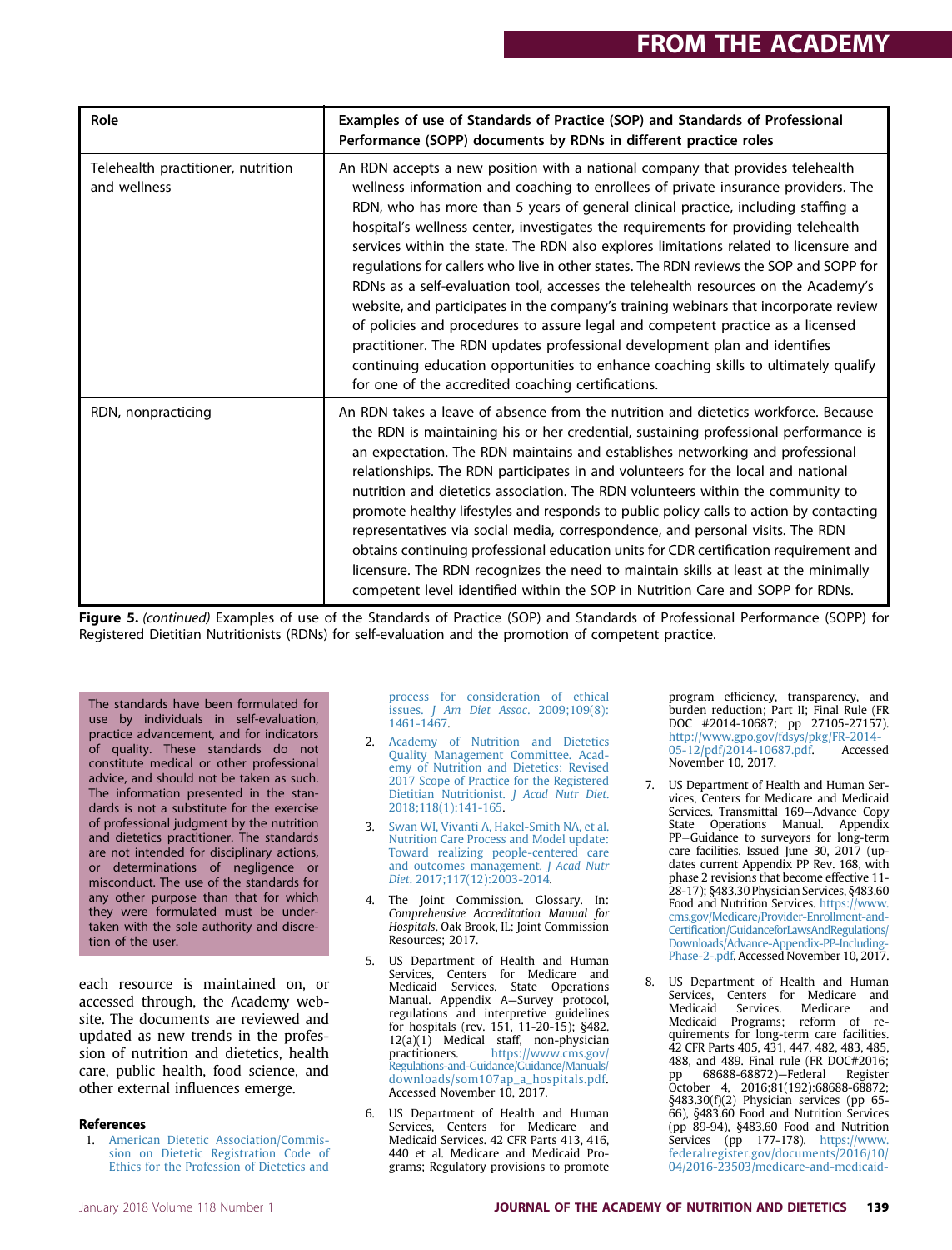programs-reform-of-requirements-for-longterm-care-facilities. Accessed November 10, 2017.

- 9. Hodorowicz MA, White JV. Ethics in action. Elements of ethical billing for nutrition professionals. J Acad Nutr Diet. 2012;112(3):432-435.
- 10. Grandgenett R, Derelian D. Ethics in action. Ethics in business practice. J Am Diet Assoc. 2010;110(7):1103-1104.
- 11. US Department of Health and Human Services, Centers for Medicare and Medicaid Services. State Operations Manual. Appendix A-Survey protocol, regulations and interpretive guidelines for hospitals (rev. 151, 11-20-15); §482. 28 Food and Dietetic Services. https:// www.cms.gov/Regulations-and-Guidance/ Guidance/Manuals/downloads/som107ap\_ a\_hospitals.pdf. Accessed November 10, 2017.
- 12. US Department of Health and Human Services, Centers for Medicare and Medicaid Services. State Operations<br>Manual Appendix W—Survey protocol, regulations and interpretive guidelines for critical access hospitals (CAHs) and swing-beds in CAHs (Rev. 165, 12-16-16); §485.635 (a)(3)(vii) Dietary Services. https://www.cms.gov/Regulations-and-Guidance/Guidance/Manuals/downloads/ som107ap\_w\_cah.pdf. Accessed November 10, 2017.
- 13. Academy of Nutrition and Dietetics Quality Management Committee and Scope of Practice Subcommittee of the Quality Management Committee. Academy of Nutrition and Dietetics: Revised 2012 Standards of Practice in Nutrition Care and Standards of Professional Performance for Registered Dietitians. J Acad Nutr Diet. 2013;113(6 suppl 2):S29-S45.
- 14. Academy of Nutrition and Dietetics Quality Management Committee and Scope of Practice Subcommittee of the Quality Management Committee. Academy of Nutrition and Dietetics Revised 2012 Standards of Practice in Nutrition Care and Standards of Professional Performance for Dietetic Technicians, Registered. J Acad Nutr Diet. 2013;113(6 suppl 2):S56-S71.
- 15. US Department of Health and Human Services, Centers for Medicare and Medicaid Services. Medicare and Medicaid Programs; revisions to requirements for discharge planning for hospitals, critical access hospitals, and home health agencies. 42 CFR Parts 482, 484, 485. Proposed rule—Federal Register November 3, 2015. https://www. federalregister.gov/documents/2015/11/ 03/2015-27840/medicare-and-medicaidprograms-revisions-to-requirements-fordischarge-planning-for-hospitals. Accessed November 10, 2017.
- 16. National Health Policy Forum. The basics. Hospital discharge planning in Medicare: Current requirements and proposed changes. https://www.nhpf.org/library/thebasics/Basics\_HospitalDischargePlanning\_ 02-09-16.pdf. Accessed November 10, 2017.
- 17. Academy of Nutrition and Dietetics. Practice tips: What is meant by "under the supervision of the RDN." http://www. eatrightstore.org/product/9E555AC7- ED41-445E-931C-C951BE0F14B3. Accessed November 10, 2017.
- 18. Academy of Nutrition and Dietetics Quality Management Committee. Acad-emy of Nutrition and Dietetics: Revised 2017 Scope of Practice for the Nutrition and Dietetics Technician, Registered. J Acad Nutr Diet. 2018;118(2). In press.
- 19. Academy of Nutrition and Dietetics Quality Management Committee. Academy of Nutrition and Dietetics: Revised 2017 Standards of Practice in Nutrition Care and Standards of Professional Performance for Nutrition and Dietetics Technicians, Registered. J Acad Nutr Diet. 2018;118(2). In press.
- 20. Academy of Nutrition and Dietetics. Practice Tips: RDN-NDTR team—Steps to preserve. http://www.eatrightstore.org/ product/C6E60A2F-BCED-4F3F-BC55- 9A99C6BF4002. Accessed November 10, 2017.
- 21. Academy of Nutrition and Dietetics. Nutrition Terminology Reference Manual (eNCPT): Dietetics language for nutrition care. https://ncpt.webauthor.com. Accessed November 10, 2017.
- 22. Weddle DO, Himburg SP, Collins N, Lewis R. The professional development portfolio process: Setting goals for cre-dentialing. J Am Diet Assoc. 2002;102(10): 1439-1444.
- 23. Worsfold L, Grant BL, Barnhill C. The essential practice competencies for the Commission on Dietetic Registration's credentialed nutrition and dietetics practitioners. J Acad Nutr Diet. 2015;115(6): 978-984.
- 24. Gates GR, Amaya L. Ethics opinion: Registered dietitian nutritionists and nutrition and dietetics technicians, registered are ethically obliged to<br>maintain personal competencies in maintain personal competencies in practice. J Acad Nutr Diet. 2015;115(5): 811-815.
- 25. Academy of Nutrition and Dietetics. Definition of terms. http://www.eatright pro.org/scope. Accessed November 10, 2017.

### AUTHOR INFORMATION

The Academy Quality Management Committee 2016-2018: Denise Andersen, MS, RDN, LD, CLC; Shari Baird, MS, RD, CPHQ, LSSBB; Tracey Bates, MPH, RD, LDN, FAND; Denise L. Chapel, MPH, MS, RDN, FAND; Alana D. Cline, PhD, RDN; Shyamala N. Ganesh, MS, RD, LD; Margaret Garner, MS, RDN, LD, FAND, CIC; Barbara L Grant, MS, RDN, CSO, FAND; Kathryn K. Hamilton, MA, RDN, CSO, CDN, FAND; Krista Jablonski, MS, RDN, LDN; Sherri L. Jones, MS, MBA, RDN, LDN, FAND; Alexandra G. Kazaks, PhD, RDN, CDE; Susan H. Konek, MA, RDN, CSP, LD, FAND; Kelly K. Leonard, MS, RDN; Kimi G. McAdam, MS, RD; Beth N. Ogata, MS, RDN, CSP, CD; Egondu M. Onuoha, MS, RDN, CDE, IBCLC, CDN, GPC, FAND; Gretchen Y. Robinson, MS, RDN, LD, FADA, FAND; Darrin W. Schmidt, NDTR, FAND; Nancy G. Walters, MMSC, RDN, CSG, FAND, LDN; Pauline Williams, PhD, MPA, RDN, CD; Pamela Wu, DPA, RDN; Karen Hui, RDN, LDN; Carol Gilmore, MS, RDN, LD, FADA, FAND; Mujahed Khan, MBA, RDN, LDN; Dana Buelsing, MS; and Sharon M. McCauley, MS, MBA, RDN, LDN, FADA, FAND.

### STATEMENT OF POTENTIAL CONFLICT OF INTEREST

No potential conflict of interest was reported by the authors.

#### FUNDING/SUPPORT

There is no funding to disclose.

#### ACKNOWLEDGEMENTS

The Academy Quality Management Committee thanks the following Academy organizational units for their assistance with manuscript preparation: Academy Committees and Subcommittees, Academy Dietetic Practice Groups, Accreditation Council for Education in Nutrition and Dietetics (ACEND), Commission on Dietetic Registration (CDR), House of Delegates Leadership Team (HLT), and Nutrition and Dietetics Educators and Preceptors (NDEP).

All members contributed material, reviewed the manuscript, and approved the final product.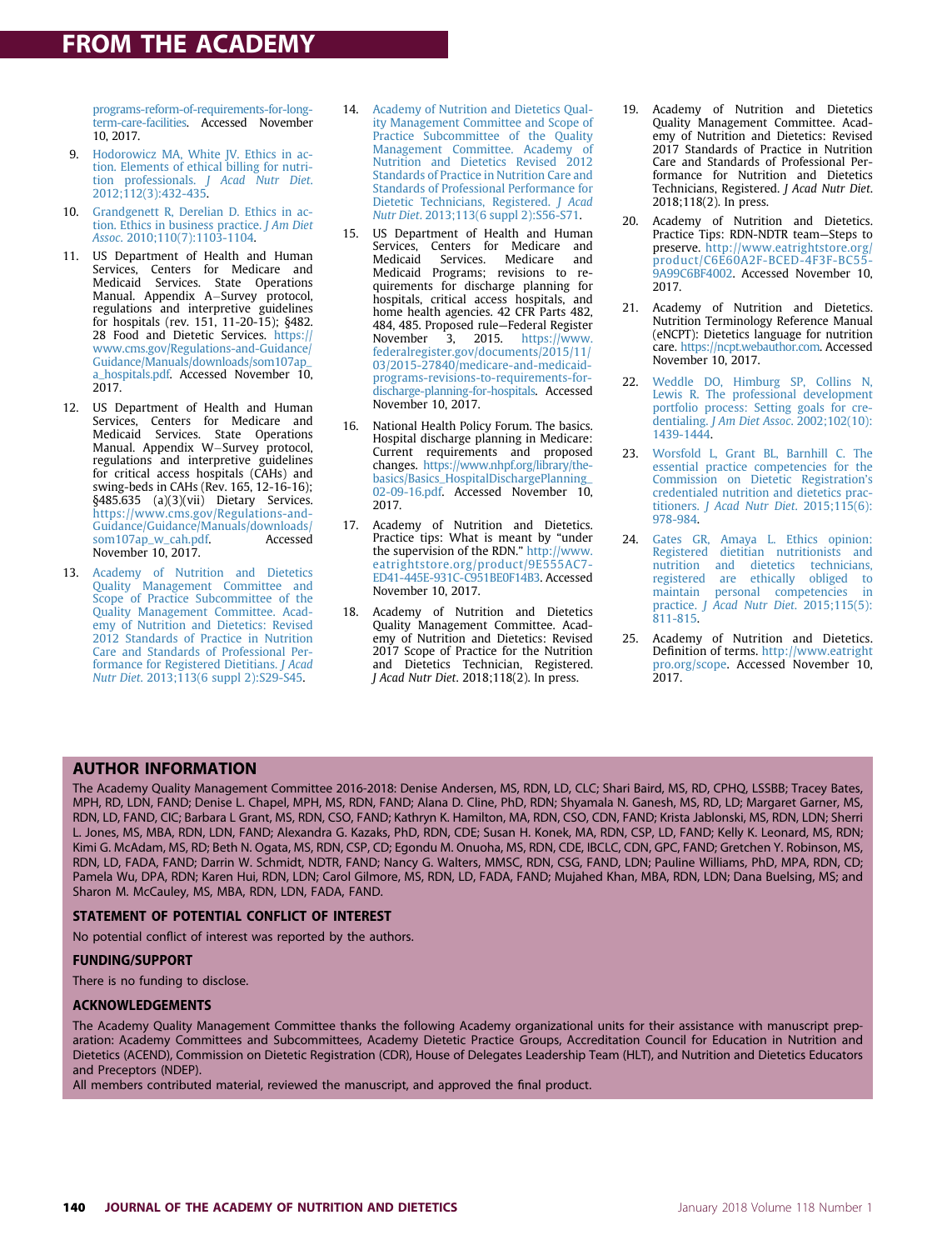### Standards of Practice for Registered Dietitian Nutritionists

### Standard 1: Nutrition Assessment

The registered dietitian nutritionist (RDN) uses accurate and relevant data and information to identify nutrition-related problems.

### Rationale:

Nutrition screening is the preliminary step to identify individuals who require a nutrition assessment performed by an RDN. Nutrition assessment is a systematic process of obtaining and interpreting data in order to make decisions about the nature and cause of nutrition-related problems and provides the foundation for nutrition diagnosis. It is an ongoing, dynamic process that involves not only initial data collection, but also reassessment and analysis of patient/client or population/community needs. Nutrition assessment is conducted using validated tools based in evidence, the five domains of nutrition assessment, and comparative standards. Nutrition assessment may be performed via in-person, or facility/practitioner assessment application, or Health Insurance Portability and Accountability Act (HIPAA)-compliant video conferencing telehealth platform.

|           |                                                                                                                                                                                                                                                                                                                                                        | <b>Indicators for Standard 1: Nutrition Assessment</b>                                                                                                                                                                                                                                                                         |  |
|-----------|--------------------------------------------------------------------------------------------------------------------------------------------------------------------------------------------------------------------------------------------------------------------------------------------------------------------------------------------------------|--------------------------------------------------------------------------------------------------------------------------------------------------------------------------------------------------------------------------------------------------------------------------------------------------------------------------------|--|
| Each RDN: |                                                                                                                                                                                                                                                                                                                                                        |                                                                                                                                                                                                                                                                                                                                |  |
| 1.1       | Patient/client/population history:<br>Assesses current and past information related to personal, medical, family, and psychosocial/social history                                                                                                                                                                                                      |                                                                                                                                                                                                                                                                                                                                |  |
| 1.2       |                                                                                                                                                                                                                                                                                                                                                        | Anthropometric assessment:<br>Assesses anthropometric indicators (eg, height, weight, body mass index [BMI], waist circumference, arm<br>circumference), comparison to reference data (eg, percentile ranks/z-scores), and individual patterns and history                                                                     |  |
| 1.3       |                                                                                                                                                                                                                                                                                                                                                        | Biochemical data, medical tests, and procedure assessment:<br>Assesses laboratory profiles (eg, acid-base balance, renal function, endocrine function, inflammatory response,<br>vitamin/mineral profile, lipid profile), and medical tests and procedures (eg, gastrointestinal study, metabolic rate)                        |  |
| 1.4       | Nutrition-focused physical examination (NFPE) may include visual and physical examination:<br>Obtains and assesses findings from NFPE (eg, indicators of vitamin/mineral deficiency/toxicity, edema, muscle<br>wasting, subcutaneous fat loss, altered body composition, oral health, feeding ability [suck/swallow/breathe],<br>appetite, and affect) |                                                                                                                                                                                                                                                                                                                                |  |
| 1.5       | Food and nutrition-related history assessment (ie, dietary assessment):<br>Evaluates:                                                                                                                                                                                                                                                                  |                                                                                                                                                                                                                                                                                                                                |  |
|           | 1.5A                                                                                                                                                                                                                                                                                                                                                   | Food and nutrient intake, including composition and adequacy, meal and snack patterns, and appropriateness<br>related to food allergies and intolerances                                                                                                                                                                       |  |
|           | 1.5B                                                                                                                                                                                                                                                                                                                                                   | Food and nutrient administration, including current and previous diets and diet prescriptions and food<br>modifications, eating environment, and enteral and parenteral nutrition administration                                                                                                                               |  |
|           | 1.5C                                                                                                                                                                                                                                                                                                                                                   | Medication and dietary supplement use, including prescription and over-the-counter medications, and<br>integrative and functional medicine products                                                                                                                                                                            |  |
|           | 1.5D                                                                                                                                                                                                                                                                                                                                                   | Knowledge, beliefs, and attitudes (eg, understanding of nutrition-related concepts, emotions about food/<br>nutrition/health, body image, preoccupation with food and/or weight, readiness to change nutrition- or<br>health-related behaviors, and activities and actions influencing achievement of nutrition-related goals) |  |
|           | 1.5E                                                                                                                                                                                                                                                                                                                                                   | Food security defined as factors affecting access to a sufficient quantity of safe, healthful food and water, as<br>well as food/nutrition-related supplies                                                                                                                                                                    |  |
|           |                                                                                                                                                                                                                                                                                                                                                        | (continued on next page)                                                                                                                                                                                                                                                                                                       |  |
|           |                                                                                                                                                                                                                                                                                                                                                        | 3. Changlands of Ducation fou Domintoural Distition Nutritionists (DDNa), Note: The tourse motiont, direct customery<br>المستلمان بالمستان                                                                                                                                                                                     |  |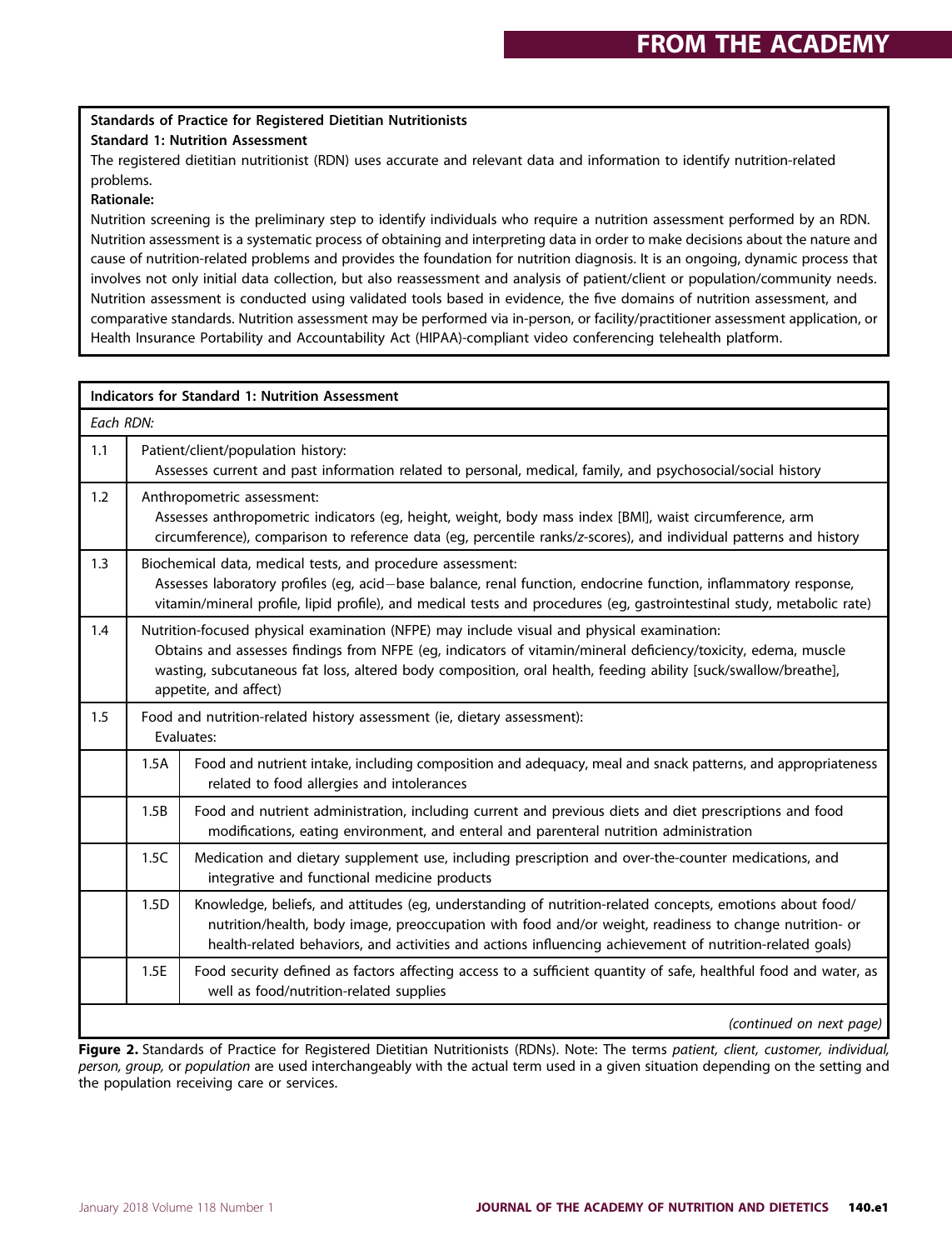|      |                                                                                                                                                                                                                                                                                       | Indicators for Standard 1: Nutrition Assessment                                                                                                                                                                                   |  |
|------|---------------------------------------------------------------------------------------------------------------------------------------------------------------------------------------------------------------------------------------------------------------------------------------|-----------------------------------------------------------------------------------------------------------------------------------------------------------------------------------------------------------------------------------|--|
|      | 1.5F<br>Physical activity, cognitive and physical ability to engage in developmentally appropriate nutrition-related<br>tasks (eg, self-feeding and other activities of daily living), instrumental activities of daily living (eg, shopping,<br>food preparation), and breastfeeding |                                                                                                                                                                                                                                   |  |
|      | 1.5G                                                                                                                                                                                                                                                                                  | Other factors affecting intake and nutrition and health status (eg, cultural, ethnic, religious, lifestyle influencers,<br>psychosocial, and social determinants of health)                                                       |  |
| 1.6  | Comparative standards:<br>Uses reference data and standards to estimate nutrient needs and recommended body weight, body mass index, and<br>desired growth patterns                                                                                                                   |                                                                                                                                                                                                                                   |  |
|      | 1.6A                                                                                                                                                                                                                                                                                  | Identifies the most appropriate reference data and/or standards (eg, international, national, state, institutional,<br>and regulatory) based on practice setting and patient-/client-specific factors (eg, age and disease state) |  |
| 1.7  | Physical activity habits and restrictions:<br>Assesses physical activity, history of physical activity, and physical activity training                                                                                                                                                |                                                                                                                                                                                                                                   |  |
| 1.8  | Collects data and reviews data collected and/or documented by the nutrition and dietetics technician, registered<br>(NDTR), other health care practitioner(s), patient/client, or staff for factors that affect nutrition and health status                                           |                                                                                                                                                                                                                                   |  |
| 1.9  | Uses collected data to identify possible problem areas for determining nutrition diagnoses                                                                                                                                                                                            |                                                                                                                                                                                                                                   |  |
| 1.10 | Documents and communicates:                                                                                                                                                                                                                                                           |                                                                                                                                                                                                                                   |  |
|      | 1.10A                                                                                                                                                                                                                                                                                 | Date and time of assessment                                                                                                                                                                                                       |  |
|      | 1.10B                                                                                                                                                                                                                                                                                 | Pertinent data (eg, medical, social, behavioral)                                                                                                                                                                                  |  |
|      | 1.10C                                                                                                                                                                                                                                                                                 | Comparison to appropriate standards                                                                                                                                                                                               |  |
|      | 1.10D                                                                                                                                                                                                                                                                                 | Patient/client/population perceptions, values, and motivation related to presenting problems                                                                                                                                      |  |
|      | 1.10E                                                                                                                                                                                                                                                                                 | Changes in patient/client/population perceptions, values, and motivation related to presenting problems                                                                                                                           |  |
|      | 1.10F                                                                                                                                                                                                                                                                                 | Reason for discharge/discontinuation or referral, if appropriate                                                                                                                                                                  |  |

### Examples of Outcomes for Standard 1: Nutrition Assessment

- Appropriate assessment tools and procedures are used in valid and reliable ways
- Appropriate and pertinent data are collected
- Effective interviewing methods are used
- Data are organized and categorized in a meaningful framework that relates to nutrition problems
- Use of assessment data leads to the determination that a nutrition diagnosis/problem does or does not exist
- Problems that require consultation with or referral to another provider are recognized
- Documentation and communication of assessment are complete, relevant, accurate, and timely

### Standard 2: Nutrition Diagnosis

The registered dietitian nutritionist (RDN) identifies and labels specific nutrition problem(s)/diagnosis(es) that the RDN is responsible for treating.

### Rationale:

Analysis of the assessment data leads to identification of nutrition problems and a nutrition diagnosis(es), if present. The nutrition diagnosis(es) is the basis for determining outcome goals, selecting appropriate interventions, and monitoring progress. Diagnosing nutrition problems is the responsibility of the RDN.

(continued on next page)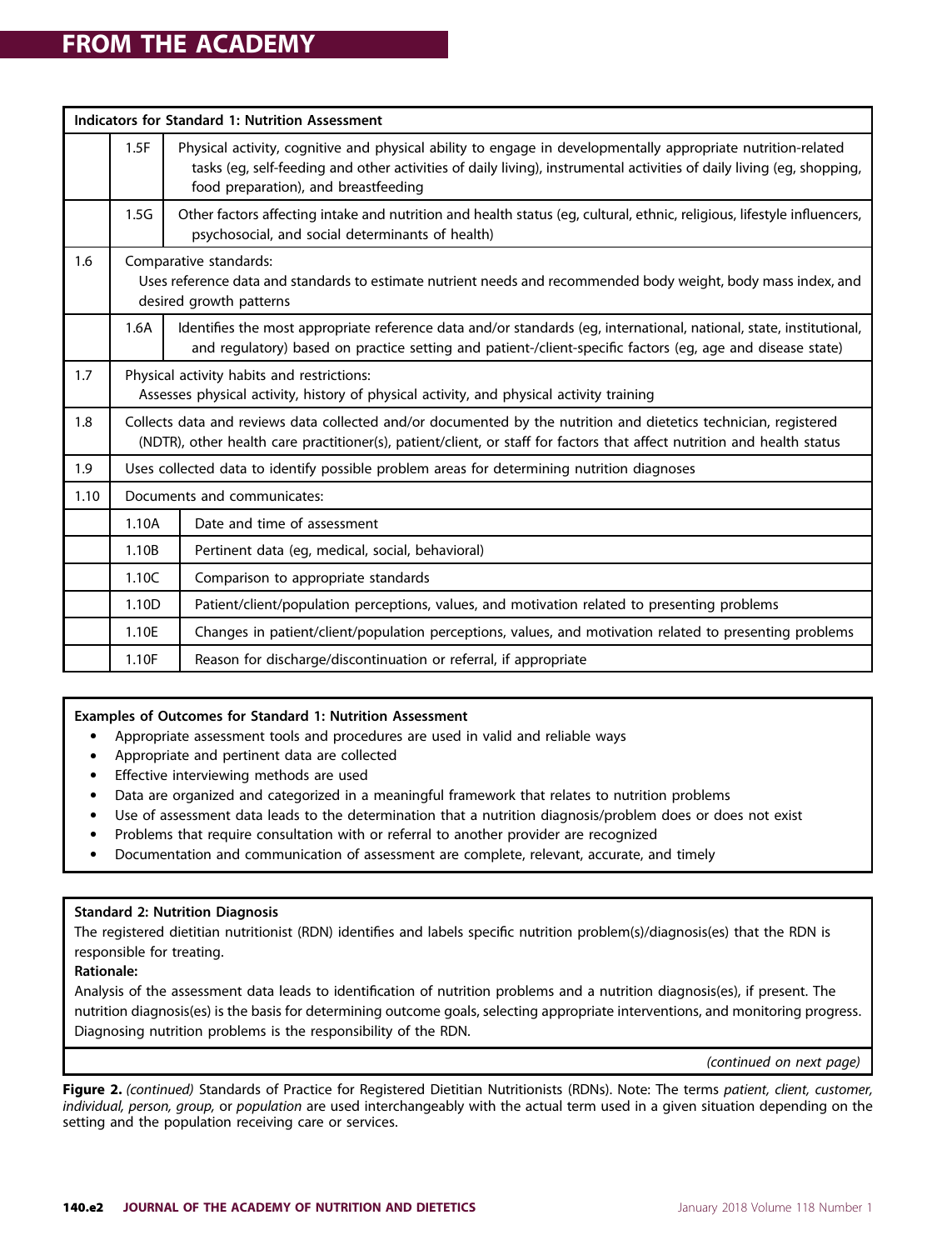|     | Indicators for Standard 2: Nutrition Diagnosis                                                                                                                                                                                                                                                                                           |  |  |
|-----|------------------------------------------------------------------------------------------------------------------------------------------------------------------------------------------------------------------------------------------------------------------------------------------------------------------------------------------|--|--|
|     | Each RDN:                                                                                                                                                                                                                                                                                                                                |  |  |
| 2.1 | Diagnoses nutrition problems based on evaluation of assessment data and identifies supporting concepts (ie, etiology,<br>signs, and symptoms)                                                                                                                                                                                            |  |  |
| 2.2 | Prioritizes the nutrition problem(s)/diagnosis(es) based on severity, safety, patient/client needs and preferences, ethical<br>considerations, likelihood that nutrition intervention/plan of care will influence the problem, discharge/transitions of<br>care needs, and patient/client/advocate <sup>a</sup> perception of importance |  |  |
| 2.3 | Communicates the nutrition diagnosis(es) to patients/clients/advocates, community, family members or other health<br>care professionals when possible and appropriate                                                                                                                                                                    |  |  |
| 2.4 | Documents the nutrition diagnosis(es) using standardized terminology and clear, concise written statement(s) (eq, using<br>Problem [P], Etiology [E], and Signs and Symptoms [S] [PES statement(s)] or Assessment [A], Diagnosis [D], Intervention<br>[I], Monitoring [M], and Evaluation [E] [ADIME statement(s)])                      |  |  |
| 2.5 | Re-evaluates and revises nutrition diagnosis(es) when additional assessment data become available                                                                                                                                                                                                                                        |  |  |

### Examples of Outcomes for Standard 2: Nutrition Diagnosis

- Nutrition diagnostic statements that accurately describe the nutrition problem of the patient/client and/or community in a clear and concise way
- Documentation of nutrition diagnosis(es) is relevant, accurate, and timely
- Documentation of nutrition diagnosis(es) is revised as additional assessment data become available

### Standard 3: Nutrition Intervention/Plan of Care

The registered dietitian nutritionist (RDN) identifies and implements appropriate, person-centered interventions designed to address nutrition-related problems, behaviors, risk factors, environmental conditions, or aspects of health status for an individual, target group, or the community at large.

### Rationale:

Nutrition intervention consists of two interrelated components—planning and implementation.

- Planning involves prioritizing the nutrition diagnoses, conferring with the patient/client and others, reviewing practice guidelines, protocols and policies, setting goals, and defining the specific nutrition intervention strategy.
- Implementation is the action phase that includes carrying out and communicating the intervention/plan of care, continuing data collection, and revising the nutrition intervention/plan of care strategy, as warranted, based on change in condition and/or the patient/client/population response.

An RDN implements the interventions or assigns components of the nutrition intervention/plan of care to professional, technical, and support staff in accordance with knowledge/skills/judgment, applicable laws and regulations, and organization policies. The RDN collaborates with or refers to other health care professionals and resources. The nutrition intervention/plan of care is ultimately the responsibility of the RDN.

|     | Indicators for Standard 3: Nutrition Intervention/Plan of Care                                                                        |  |  |
|-----|---------------------------------------------------------------------------------------------------------------------------------------|--|--|
|     | Each RDN:                                                                                                                             |  |  |
|     | Plans the Nutrition Intervention/Plan of Care:                                                                                        |  |  |
| 3.1 | Addresses the nutrition diagnosis(es) by determining and prioritizing appropriate interventions for the plan of care                  |  |  |
| 3.2 | Bases intervention/plan of care on best available research/evidence and information, evidence-based quidelines, and<br>best practices |  |  |
|     | (continued on next page)                                                                                                              |  |  |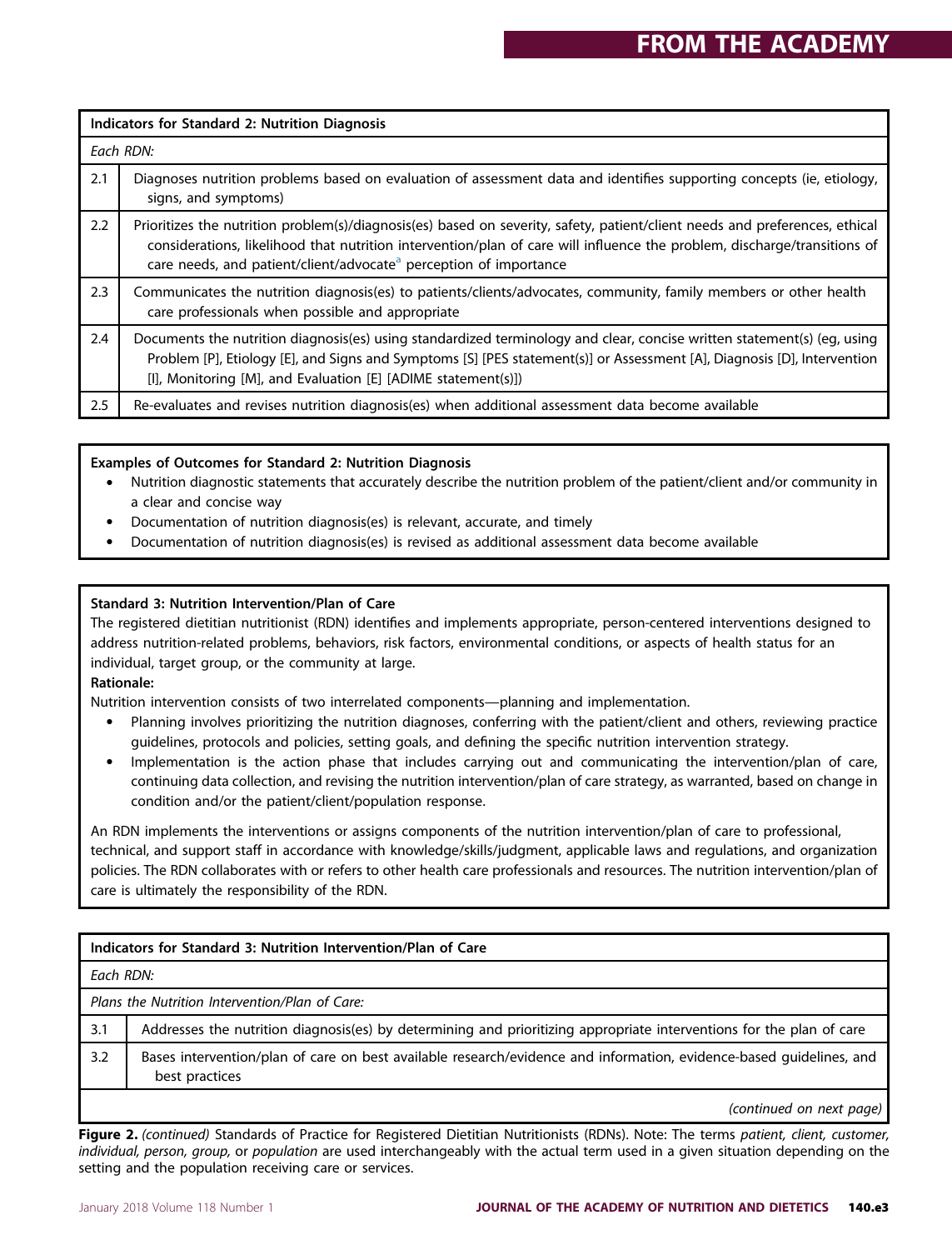|      |                                                                                                                                                                                                  |               | Indicators for Standard 3: Nutrition Intervention/Plan of Care                                                                                                                                                                                                                                                                                                 |
|------|--------------------------------------------------------------------------------------------------------------------------------------------------------------------------------------------------|---------------|----------------------------------------------------------------------------------------------------------------------------------------------------------------------------------------------------------------------------------------------------------------------------------------------------------------------------------------------------------------|
| 3.3  |                                                                                                                                                                                                  |               | Refers to policies and procedures, protocols and program standards                                                                                                                                                                                                                                                                                             |
| 3.4  |                                                                                                                                                                                                  | professionals | Collaborates with patient/client/advocate/population, caregivers, interprofessional <sup>b</sup> team, and other health care                                                                                                                                                                                                                                   |
| 3.5  |                                                                                                                                                                                                  |               | Works with patient/client/advocate/population and caregivers to identify goals, preferences, discharge/transitions of<br>care needs, plan of care and expected outcomes                                                                                                                                                                                        |
| 3.6  |                                                                                                                                                                                                  |               | Develops the nutrition prescription and establishes measurable patient-/client-focused goals to be accomplished                                                                                                                                                                                                                                                |
| 3.7  |                                                                                                                                                                                                  |               | Defines time and frequency of care including intensity, duration, and follow-up                                                                                                                                                                                                                                                                                |
| 3.8  |                                                                                                                                                                                                  |               | Uses standardized terminology for describing interventions                                                                                                                                                                                                                                                                                                     |
| 3.9  |                                                                                                                                                                                                  |               | Identifies resources and referrals needed                                                                                                                                                                                                                                                                                                                      |
|      |                                                                                                                                                                                                  |               | Implements the Nutrition Intervention/Plan of Care:                                                                                                                                                                                                                                                                                                            |
| 3.10 |                                                                                                                                                                                                  |               | Collaborates with colleagues, interprofessional team, and other health care professionals                                                                                                                                                                                                                                                                      |
| 3.11 |                                                                                                                                                                                                  |               | Communicates and coordinates the nutrition intervention/plan of care                                                                                                                                                                                                                                                                                           |
| 3.12 |                                                                                                                                                                                                  |               | Initiates the nutrition intervention/plan of care                                                                                                                                                                                                                                                                                                              |
|      | 3.12A                                                                                                                                                                                            |               | Uses approved clinical privileges, physician/non-physician practitioner <sup>c</sup> -driven orders (ie, delegated orders),<br>protocols, or other facility-specific processes for order writing or for provision of nutrition-related services<br>consistent with applicable specialized training, competence, medical staff, and/or organizational policy    |
|      |                                                                                                                                                                                                  | 3.12A1        | Implements, initiates, or modifies orders for therapeutic diet, nutrition-related pharmacotherapy<br>management, or nutrition-related services (eg, medical foods/nutrition/dietary supplements,<br>food texture modifications, enteral and parenteral nutrition, intravenous fluid infusions,<br>laboratory tests, medications, and education and counseling) |
|      |                                                                                                                                                                                                  | 3.12A2        | Manages nutrition support therapies (eg, formula selection, rate adjustments, addition of<br>designated medications and vitamin/mineral supplements to parenteral nutrition solutions or<br>supplemental water for enteral nutrition)                                                                                                                          |
|      |                                                                                                                                                                                                  | 3.12A3        | Initiates and performs nutrition-related services (eg, bedside swallow screenings, inserting and<br>monitoring nasoenteric feeding tubes, and indirect calorimetry measurements, or other<br>permitted services)                                                                                                                                               |
| 3.13 | Assigns activities to NDTR and other professional, technical, and support personnel in accordance with qualifications,<br>organizational policies/protocols, and applicable laws and regulations |               |                                                                                                                                                                                                                                                                                                                                                                |
|      | 3.13A                                                                                                                                                                                            |               | Supervises professional, technical, and support personnel                                                                                                                                                                                                                                                                                                      |
| 3.14 | Continues data collection                                                                                                                                                                        |               |                                                                                                                                                                                                                                                                                                                                                                |
| 3.15 | Documents:                                                                                                                                                                                       |               |                                                                                                                                                                                                                                                                                                                                                                |
|      | 3.15A                                                                                                                                                                                            | Date and time |                                                                                                                                                                                                                                                                                                                                                                |
|      | 3.15B                                                                                                                                                                                            |               | Specific and measurable treatment goals and expected outcomes                                                                                                                                                                                                                                                                                                  |
|      | 3.15C                                                                                                                                                                                            |               | Recommended interventions                                                                                                                                                                                                                                                                                                                                      |
|      | 3.15D                                                                                                                                                                                            |               | Patient/client/advocate/caregiver/community receptiveness                                                                                                                                                                                                                                                                                                      |
|      | 3.15E                                                                                                                                                                                            |               | Referrals made and resources used                                                                                                                                                                                                                                                                                                                              |
|      | 3.15F                                                                                                                                                                                            |               | Patient/client/advocate/caregiver/community comprehension                                                                                                                                                                                                                                                                                                      |
|      |                                                                                                                                                                                                  |               | (continued on next page)                                                                                                                                                                                                                                                                                                                                       |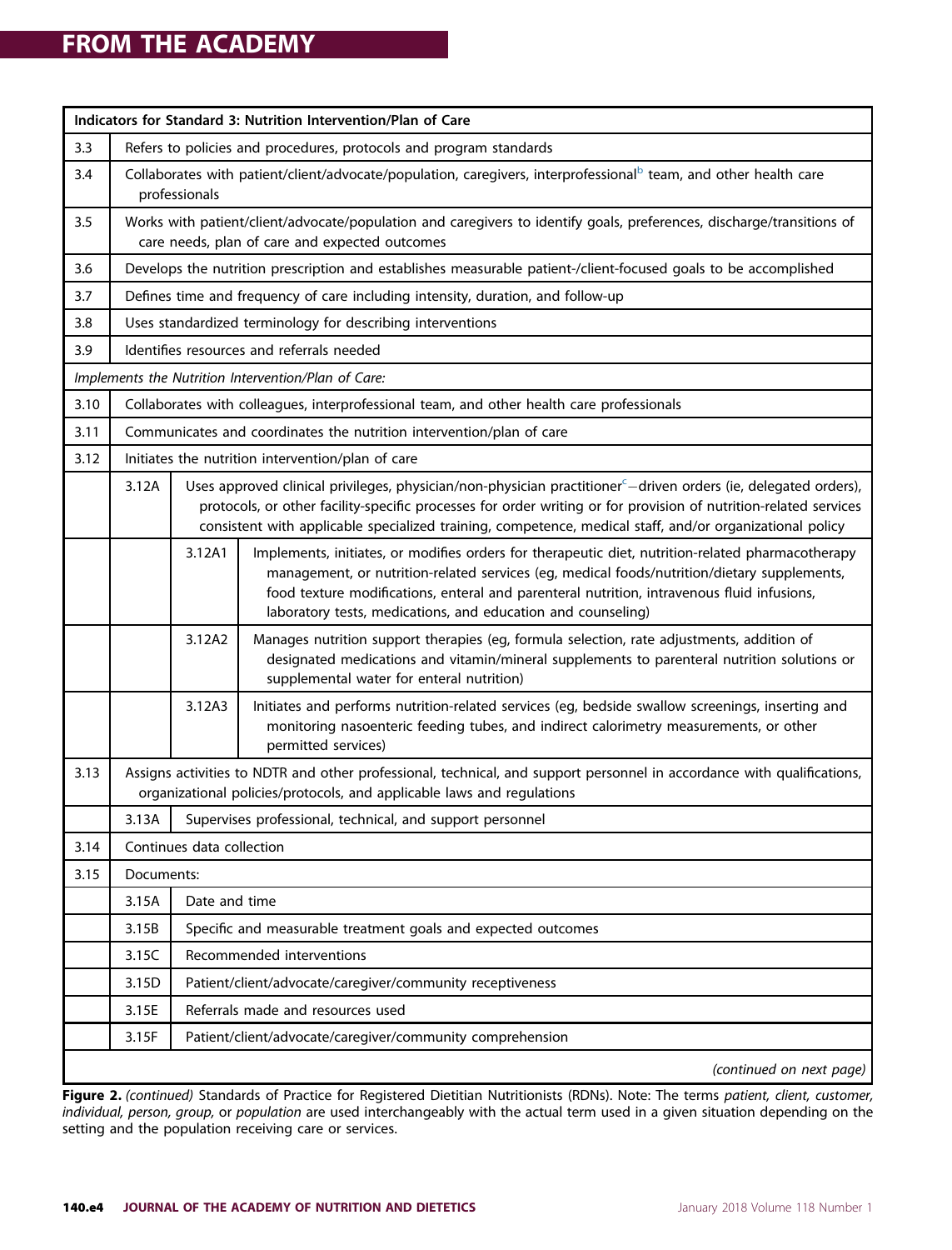| Indicators for Standard 3: Nutrition Intervention/Plan of Care |       |                                                                                |
|----------------------------------------------------------------|-------|--------------------------------------------------------------------------------|
|                                                                | 3.15G | Barriers to change                                                             |
|                                                                | 3.15H | Other information relevant to providing care and monitoring progress over time |
|                                                                | 3.151 | Plans for follow up and frequency of care                                      |
|                                                                | 3.15J | Rationale for discharge or referral if applicable                              |

### Examples of Outcomes for Standard 3: Nutrition Intervention/Plan of Care

- Goals and expected outcomes are appropriate and prioritized
- Patient/client/advocate/population, caregivers, and interprofessional teams collaborate and are involved in developing nutrition intervention/plan of care
- Appropriate individualized patient-/client-centered nutrition intervention/plan of care, including nutrition prescription, is developed
- Nutrition intervention/plan of care is delivered and actions are carried out as intended
- Discharge planning/transitions of care needs are identified and addressed
- Documentation of nutrition intervention/plan of care is:
	- $\circ$  Specific
	- o Measurable
	- o Attainable
	- o Relevant
	- o Timely
	- <sup>o</sup> Comprehensive
	- $\circ$  Accurate
	- $\circ$  Dated and timed

### Standard 4: Nutrition Monitoring and Evaluation

The registered dietitian nutritionist (RDN) monitors and evaluates indicators and outcomes data directly related to the nutrition diagnosis, goals, preferences, and intervention strategies to determine the progress made in achieving desired results of nutrition care and whether planned interventions should be continued or revised.

### Rationale:

Nutrition monitoring and evaluation are essential components of an outcomes management system in order to assure quality, patient-/client-/population-centered care, and to promote uniformity within the profession in evaluating the efficacy of nutrition interventions. Through monitoring and evaluation, the RDN identifies important measures of change or patient/client/ population outcomes relevant to the nutrition diagnosis and nutrition intervention/plan of care; describes how best to measure these outcomes; and intervenes when intervention/plan of care requires revision.

|     | Indicators for Standard 4: Nutrition Monitoring and Evaluation |                                                                                                                      |  |
|-----|----------------------------------------------------------------|----------------------------------------------------------------------------------------------------------------------|--|
|     | Each RDN:                                                      |                                                                                                                      |  |
| 4.1 | Monitors progress:                                             |                                                                                                                      |  |
|     | 4.1A                                                           | Assesses patient/client/advocate/population understanding and compliance with nutrition intervention/plan of<br>care |  |
|     | 4.1B                                                           | Determines whether the nutrition intervention/plan of care is being implemented as prescribed                        |  |
|     |                                                                | (continued on next page)                                                                                             |  |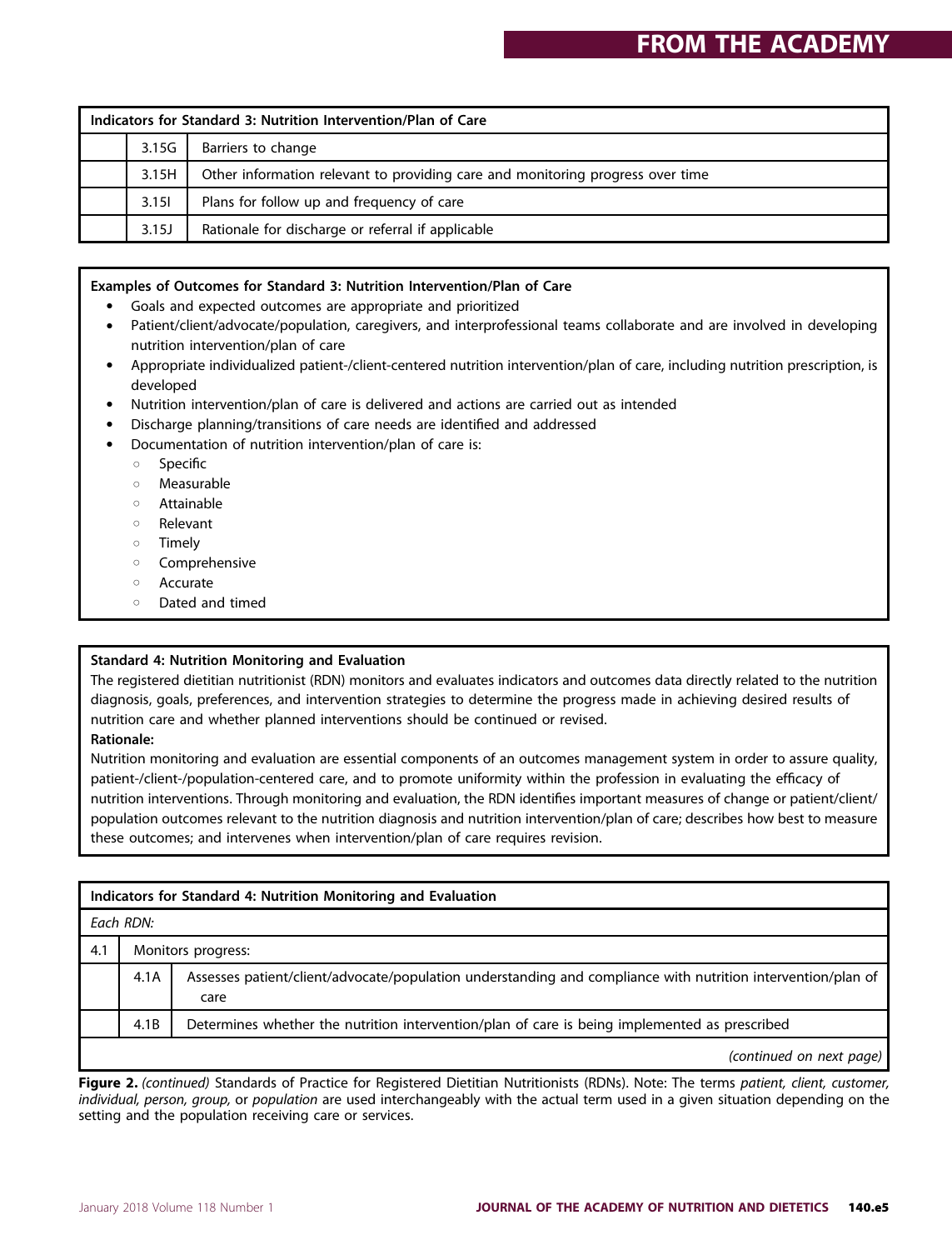|     | Indicators for Standard 4: Nutrition Monitoring and Evaluation |                                                                                                                                                                         |  |  |
|-----|----------------------------------------------------------------|-------------------------------------------------------------------------------------------------------------------------------------------------------------------------|--|--|
| 4.2 |                                                                | Measures outcomes:                                                                                                                                                      |  |  |
|     | 4.2A                                                           | Selects the standardized nutrition care measurable outcome indicator(s)                                                                                                 |  |  |
|     | 4.2B                                                           | Identifies positive or negative outcomes, including impact on potential needs for discharge/transitions of care                                                         |  |  |
| 4.3 |                                                                | Evaluates outcomes:                                                                                                                                                     |  |  |
|     | 4.3A                                                           | Compares monitoring data with nutrition prescription and established goals or reference standard                                                                        |  |  |
|     | 4.3B                                                           | Evaluates impact of the sum of all interventions on overall patient/client/population health outcomes and goals                                                         |  |  |
|     | 4.3C                                                           | Evaluates progress or reasons for lack of progress related to problems and interventions                                                                                |  |  |
|     | 4.3D                                                           | Evaluates evidence that the nutrition intervention/plan of care is maintaining or influencing a desirable change<br>in the patient/client/population behavior or status |  |  |
|     | 4.3E                                                           | Supports conclusions with evidence                                                                                                                                      |  |  |
| 4.4 |                                                                | Adjusts nutrition intervention/plan of care strategies, if needed, in collaboration with patient/client/population/<br>advocate/caregiver and interprofessional team    |  |  |
|     | 4.4A                                                           | Improves or adjusts intervention/plan of care strategies based upon outcomes data, trends, best practices, and<br>comparative standards                                 |  |  |
| 4.5 |                                                                | Documents:                                                                                                                                                              |  |  |
|     | 4.5A                                                           | Date and time                                                                                                                                                           |  |  |
|     | 4.5B                                                           | Indicators measured, results, and the method for obtaining measurement                                                                                                  |  |  |
|     | 4.5C                                                           | Criteria to which the indicator is compared (eg, nutrition prescription/goal or a reference standard)                                                                   |  |  |
|     | 4.5D                                                           | Factors facilitating or hampering progress                                                                                                                              |  |  |
|     | 4.5E                                                           | Other positive or negative outcomes                                                                                                                                     |  |  |
|     | 4.5F                                                           | Adjustments to the nutrition intervention/plan of care, if indicated                                                                                                    |  |  |
|     | 4.5G                                                           | Future plans for nutrition care, nutrition monitoring and evaluation, follow-up, referral, or discharge                                                                 |  |  |

### Examples of Outcomes for Standard 4: Nutrition Monitoring and Evaluation

- The patient/client/community outcome(s) directly relate to the nutrition diagnosis and the goals established in the nutrition intervention/plan of care. Examples include, but are not limited to:
	- $\circ$  Nutrition outcomes (eg, change in knowledge, behavior, food, or nutrient intake)
	- $\circ$  Clinical and health status outcomes (eg, change in laboratory values, body weight, blood pressure, risk factors, signs and symptoms, clinical status, infections, complications, morbidity, and mortality)
	- <sup>B</sup> Patient-/client-/population-centered outcomes (eg, quality of life, satisfaction, self-efficacy, self-management, functional ability)
	- $\circ$  Health care utilization and cost-effectiveness outcomes (eg, change in medication, special procedures, planned/ unplanned clinic visits, preventable hospital admissions, length of hospitalizations, prevented or delayed nursing home admissions, morbidity, and mortality)

(continued on next page)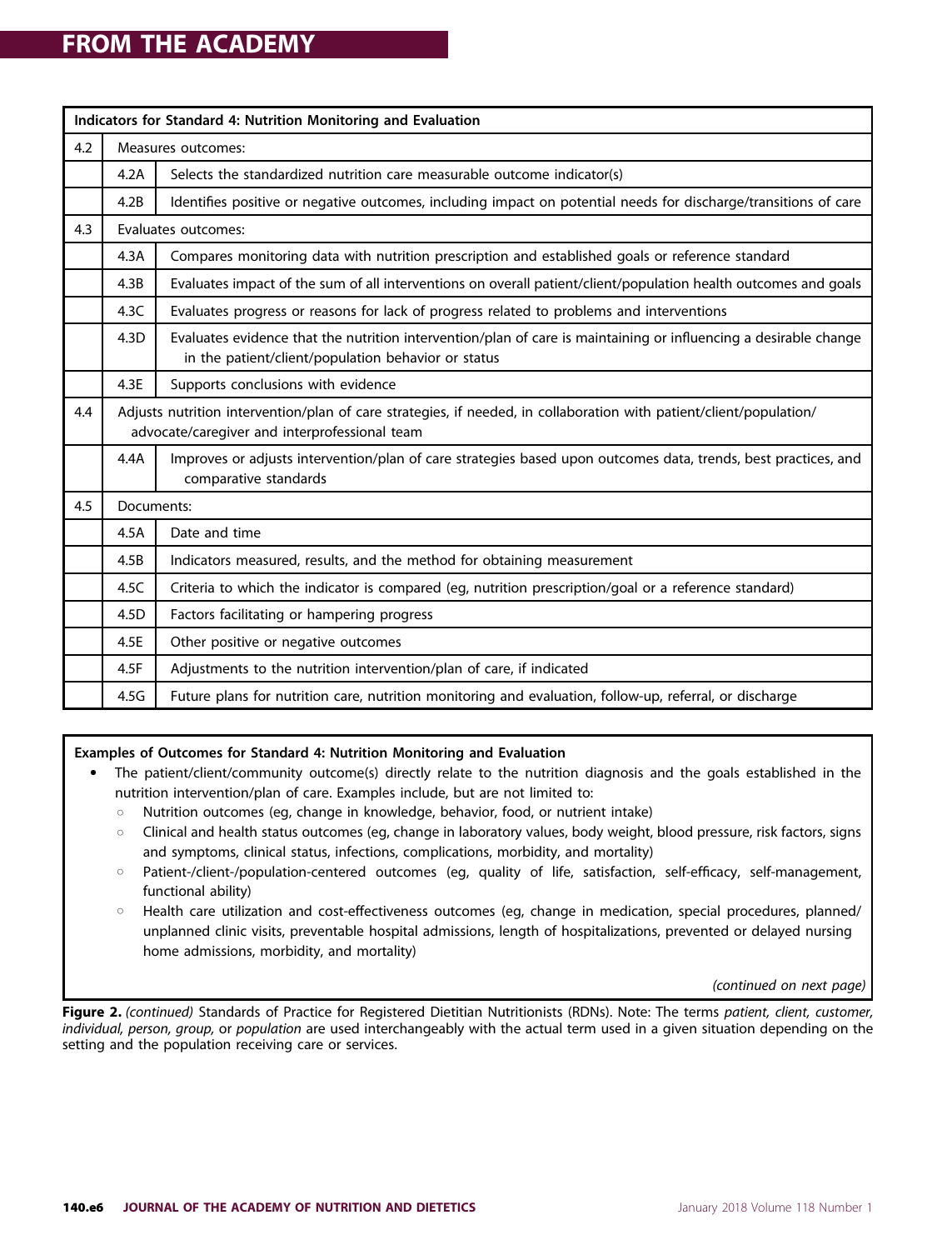- Nutrition intervention/plan of care and documentation is revised, if indicated
	- Documentation of nutrition monitoring and evaluation is:
		- $\circ$  Specific
		- o Measurable
		- **Attainable**
		- $\circ$  Relevant
		- **o** Timely
		- **Comprehensive**
		- $\circ$  Accurate
		- $\circ$  Dated and timed

<sup>a</sup>**Advocate:** An advocate is a person who provides support and/or represents the rights and interests at the request of the patient/client. The person may be a family member or an individual not related to the patient/client who is asked to support the patient/client with activities of daily living or is legally designated to act on behalf of the patient/client, particularly when the patient/client has lost decision-making capacity. (Adapted from definitions within The Joint Commission Glossary of Terms<sup>4</sup> and the Centers for Medicare and Medicaid Services, Hospital Conditions of Participation $^5$ ).

b**Interprofessional:** The term *interprofessional* is used in this evaluation resource as a universal term. It includes a diverse group of team members (eg, physicians, nurses, dietitian nutritionists, pharmacists, psychologists, social workers, and occupational and physical therapists), depending on the needs of the patient/client. Interprofessional could also mean interdisciplinary or multidisciplinary.

<sup>c</sup>Non-physician practitioner: A non-physician practitioner may include a physician assistant, nurse practitioner, clinical nurse specialist, certified registered nurse anesthetist, certified nurse-midwife, clinical social worker, clinical psychologist, anesthesiologist's assistant, qualified dietitian, or nutrition professional. Disciplines considered for privileging by a facility's governing body and medical staff must be in accordance with state law.<sup>5,6</sup> The term *privileging* is not referenced in the Centers for Medicare and Medicaid Services long-term care (LTC) regulations. With publication of the Final Rule revising the Conditions of Participation for LTC facilities effective November 2016, post-acute care settings, such as skilled and long-term care facilities, may now allow a resident's attending physician the option of delegating order writing for therapeutic diets, nutrition supplements, or other nutrition-related services to the qualified dietitian or clinically qualified nutrition professional, if consistent with state law, and organization policies.<sup>7,8</sup>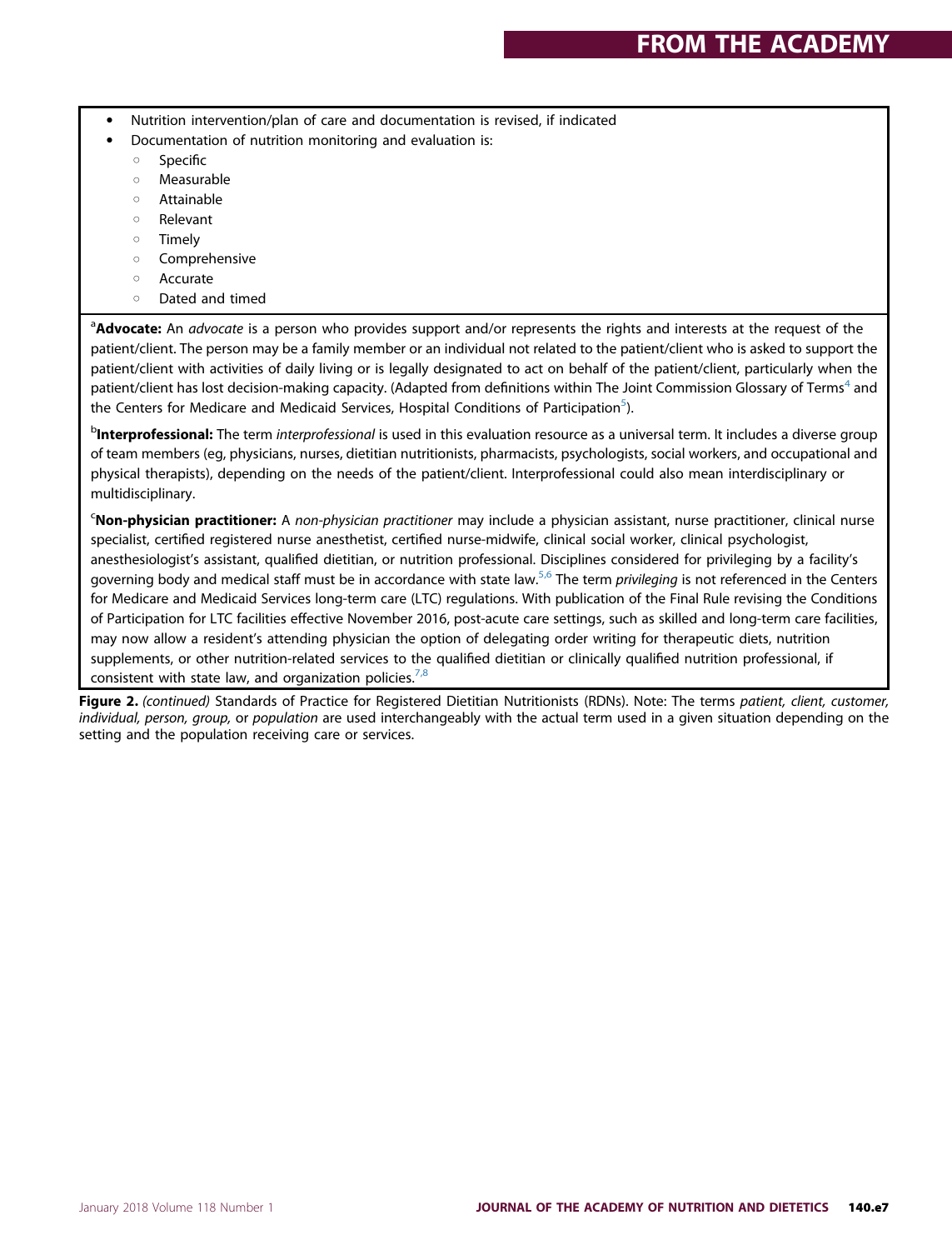### Standards of Professional Performance for Registered Dietitian Nutritionists

### Standard 1: Quality in Practice

The registered dietitian nutritionist (RDN) provides quality services using a systematic process with identified ethics, leadership, accountability, and dedicated resources.

### Rationale:

Quality practice in nutrition and dietetics is built on a solid foundation of education and supervised practice, credentialing, evidencebased practice, demonstrated competence, and adherence to established professional standards. Quality practice requires systematic measurement of outcomes, regular performance evaluations, and continuous improvement.

|           |                                                                                                                                                                                                                                  | Indicators for Standard 1: Quality in Practice                                                                                                                                                                                                                                                |  |
|-----------|----------------------------------------------------------------------------------------------------------------------------------------------------------------------------------------------------------------------------------|-----------------------------------------------------------------------------------------------------------------------------------------------------------------------------------------------------------------------------------------------------------------------------------------------|--|
| Each RDN: |                                                                                                                                                                                                                                  |                                                                                                                                                                                                                                                                                               |  |
| 1.1       | Complies with applicable laws and regulations as related to his/her area(s) of practice                                                                                                                                          |                                                                                                                                                                                                                                                                                               |  |
| 1.2       |                                                                                                                                                                                                                                  | Performs within individual and statutory scope of practice and applicable laws and regulations                                                                                                                                                                                                |  |
| 1.3       |                                                                                                                                                                                                                                  | Adheres to sound business and ethical billing practices applicable to the role and setting                                                                                                                                                                                                    |  |
| 1.4       |                                                                                                                                                                                                                                  | Uses national quality and safety data (eg, National Academies of Sciences, Engineering, and Medicine: Health and Medicine<br>Division, National Quality Forum, Institute for Healthcare Improvement) to improve the quality of services provided and to<br>enhance customer-centered services |  |
| 1.5       |                                                                                                                                                                                                                                  | Uses a systematic performance improvement model that is based on practice knowledge, evidence, research, and science<br>for delivery of the highest quality services                                                                                                                          |  |
| 1.6       |                                                                                                                                                                                                                                  | Participates in or designs an outcomes-based management system to evaluate safety, effectiveness, quality, person-<br>centeredness, equity, timeliness, and efficiency of practice                                                                                                            |  |
|           | 1.6A                                                                                                                                                                                                                             | Involves colleagues and others, as applicable, in systematic outcomes management                                                                                                                                                                                                              |  |
|           | 1.6B                                                                                                                                                                                                                             | Defines expected outcomes                                                                                                                                                                                                                                                                     |  |
|           | 1.6C                                                                                                                                                                                                                             | Uses indicators that are specific, measurable, attainable, realistic, and timely (S.M.A.R.T.)                                                                                                                                                                                                 |  |
|           | 1.6D                                                                                                                                                                                                                             | Measures quality of services in terms of structure, process, and outcomes                                                                                                                                                                                                                     |  |
|           | 1.6E                                                                                                                                                                                                                             | Incorporates electronic clinical quality measures to evaluate and improve care of patients/clients at risk for<br>malnutrition or with malnutrition (www.eatrightpro.org/emeasures)                                                                                                           |  |
|           | Documents outcomes and patient reported outcomes (eg, PROMIS <sup>a</sup> )<br>1.6F                                                                                                                                              |                                                                                                                                                                                                                                                                                               |  |
|           | 1.6G                                                                                                                                                                                                                             | Participates in, coordinates, or leads program participation in local, regional, or national registries and data<br>warehouses used for tracking, benchmarking, and reporting service outcomes                                                                                                |  |
| 1.7       | Identifies and addresses potential and actual errors and hazards in provision of services or brings to attention of supervisors<br>and team members as appropriate                                                               |                                                                                                                                                                                                                                                                                               |  |
| 1.8       | Compares actual performance to performance goals (ie, Gap Analysis, SWOT Analysis [strengths, weaknesses, opportunities,<br>and threats], PDCA Cycle [plan, do, check, act], DMAIC [define, measure, analyze, improve, control]) |                                                                                                                                                                                                                                                                                               |  |
|           | 1.8A                                                                                                                                                                                                                             | Reports and documents action plan to address identified gaps in care and/or service performance                                                                                                                                                                                               |  |
| 1.9       |                                                                                                                                                                                                                                  | Evaluates interventions and workflow process(es) and identifies service and delivery improvements                                                                                                                                                                                             |  |
| 1.10      | Improves or enhances patient/client/population care and/or services working with others based on measured outcomes<br>and established goals                                                                                      |                                                                                                                                                                                                                                                                                               |  |

### Examples of Outcomes for Standard 1: Quality in Practice

- Actions are within scope of practice and applicable laws and regulations
- National quality standards and best practices are evident in customer-centered services

(continued on next page)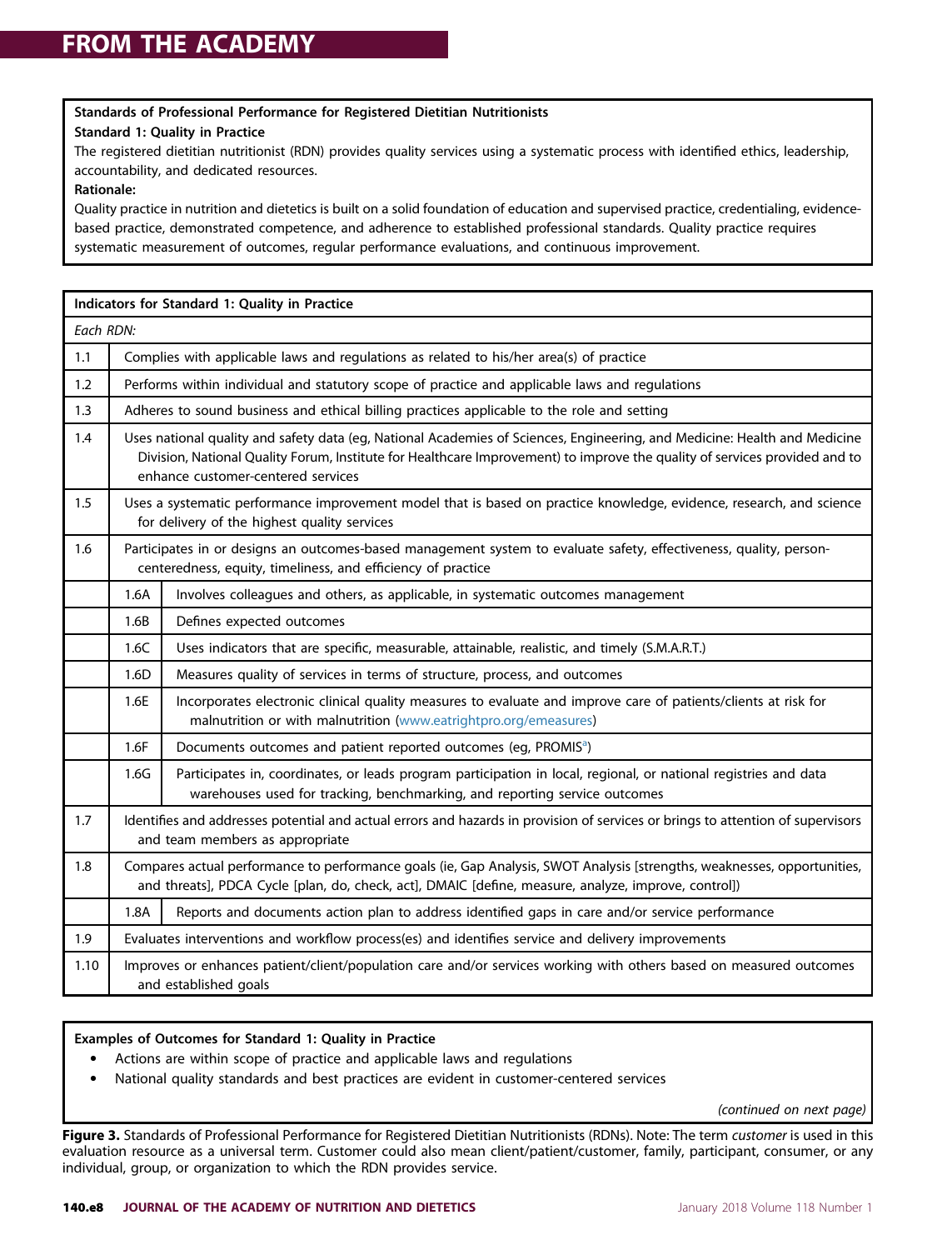- Performance improvement program specific to program(s)/service(s) is established and updated as needed; is evaluated for effectiveness in providing desired outcomes data and striving for excellence in collaboration with other team members
- Performance indicators are specific, measurable, attainable, realistic, and timely (S.M.A.R.T.)
- Aggregate outcomes results meet pre-established criteria
- Quality improvement results direct refinement and advancement of practice

### Standard 2: Competence and Accountability

The registered dietitian nutritionist (RDN) demonstrates competence in and accepts accountability and responsibility for ensuring safe, quality practice and services.

### Rationale:

Competence and accountability in practice includes continuous acquisition of knowledge, skills, experience, and judgment in the provision of safe, quality customer-centered service.

|      |                                                                                                                                                                               | Indicators for Standard 2: Competence and Accountability                                                                                                       |  |
|------|-------------------------------------------------------------------------------------------------------------------------------------------------------------------------------|----------------------------------------------------------------------------------------------------------------------------------------------------------------|--|
|      | Each RDN:                                                                                                                                                                     |                                                                                                                                                                |  |
| 2.1  | Adheres to the code(s) of ethics (eg, Academy/CDR, other national organizations, and/or employer code of ethics)                                                              |                                                                                                                                                                |  |
| 2.2  |                                                                                                                                                                               | Integrates the Standards of Practice (SOP) and Standards of Professional Performance (SOPP) into practice, self-evaluation,<br>and professional development    |  |
|      | 2.2A                                                                                                                                                                          | Integrates applicable focus area(s) SOP SOPP into practice (www.eatrightpro.org/sop)                                                                           |  |
| 2.3  |                                                                                                                                                                               | Demonstrates and documents competence in practice and delivery of customer-centered service(s)                                                                 |  |
| 2.4  | Assumes accountability and responsibility for actions and behaviors                                                                                                           |                                                                                                                                                                |  |
|      | 2.4A                                                                                                                                                                          | Identifies, acknowledges, and corrects errors                                                                                                                  |  |
| 2.5  | Conducts self-evaluation at regular intervals                                                                                                                                 |                                                                                                                                                                |  |
|      | 2.5A                                                                                                                                                                          | Identifies needs for professional development                                                                                                                  |  |
| 2.6  | Designs and implements plans for professional development                                                                                                                     |                                                                                                                                                                |  |
|      | 2.6A                                                                                                                                                                          | Develops plan and documents professional development activities in career portfolio (eg, organizational policies<br>and procedures, credentialing agency[ies]) |  |
| 2.7  | Engages in evidence-based practice and uses best practices                                                                                                                    |                                                                                                                                                                |  |
| 2.8  | Participates in peer review of others as applicable to role and responsibilities                                                                                              |                                                                                                                                                                |  |
| 2.9  | Mentors and/or precepts others                                                                                                                                                |                                                                                                                                                                |  |
| 2.10 | Pursues opportunities (education, training, credentials, certifications) to advance practice in accordance with laws and<br>regulations, and requirements of practice setting |                                                                                                                                                                |  |

### Examples of Outcomes for Standard 2: Competence and Accountability

- Practice reflects:
	- $\circ$  Code(s) of ethics (eg, Academy/CDR, other national organizations, and/or employer code of ethics)
	- o Scope of Practice, Standards of Practice, and Standards of Professional Performance
	- o Evidence-based practice and best practices
	- o Commission on Dietetic Registration Essential Practice Competencies and Performance Indicators

(continued on next page)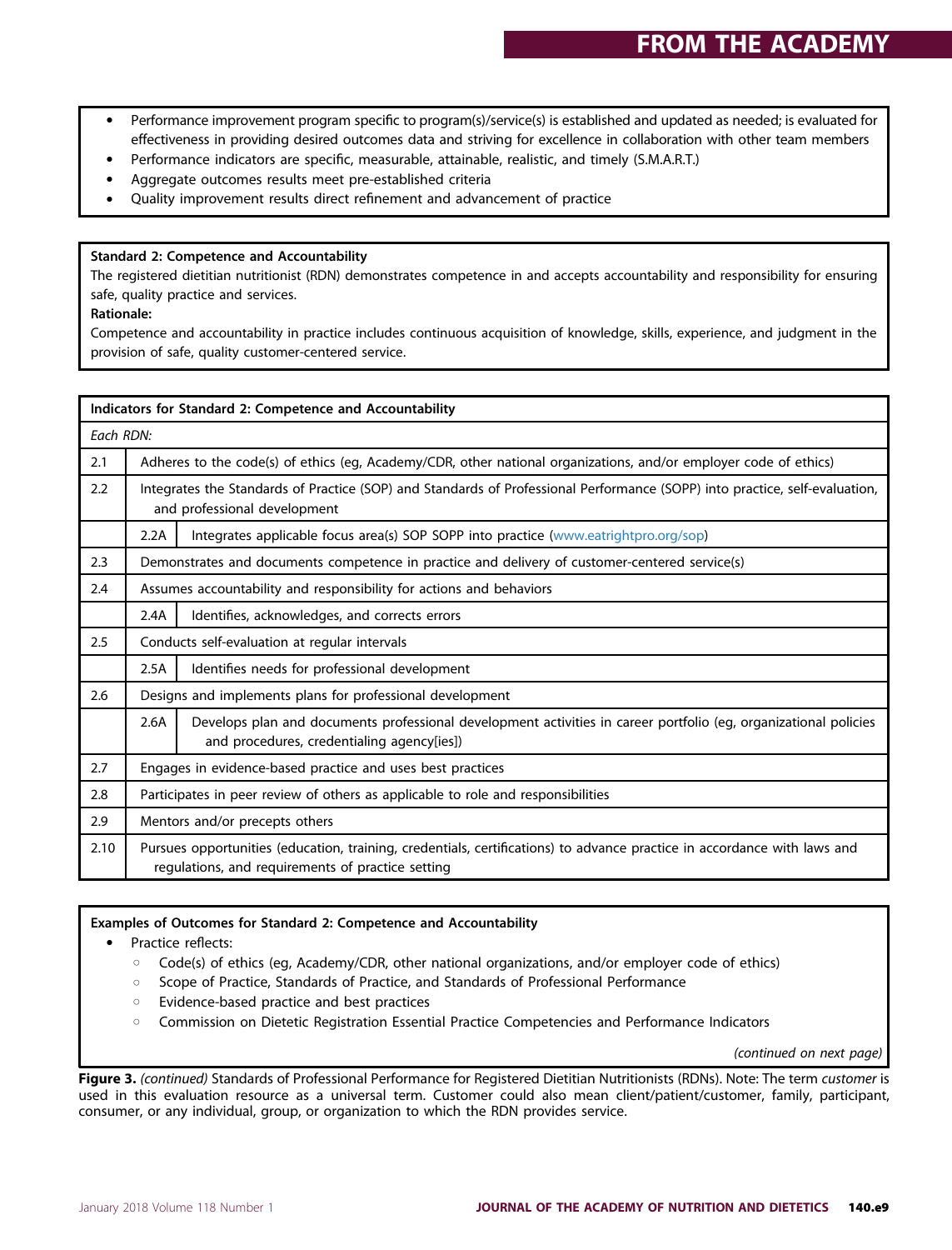- Practice incorporates successful strategies for interactions with individuals/groups from diverse cultures and backgrounds
- Competence is demonstrated and documented
- Services provided are safe and customer-centered
- Self-evaluations are conducted regularly to reflect commitment to lifelong learning and professional development and engagement
- Professional development needs are identified and pursued
- Directed learning is demonstrated
- Relevant opportunities (education, training, credentials, certifications) are pursued to advance practice
- Commission on Dietetic Registration recertification requirements are met

### Standard 3: Provision of Services

The registered dietitian nutritionist (RDN) provides safe, quality service based on customer expectations and needs, and the mission, vision, principles, and values of the organization/business.

Rationale:

Quality programs and services are designed, executed, and promoted based on the RDN's knowledge, skills, experience, judgment, and competence in addressing the needs and expectations of the organization/business and its customers.

|     | Indicators for Standard 3: Provision of Services                                                                                                  |                                                                                                                                                                                                                        |  |
|-----|---------------------------------------------------------------------------------------------------------------------------------------------------|------------------------------------------------------------------------------------------------------------------------------------------------------------------------------------------------------------------------|--|
|     | Each RDN:                                                                                                                                         |                                                                                                                                                                                                                        |  |
| 3.1 | Contributes to or leads in development and maintenance of programs/services that address needs of the customer or target<br>population(s)         |                                                                                                                                                                                                                        |  |
|     | 3.1A                                                                                                                                              | Aligns program/service development with the mission, vision, principles, values, and service expectations and<br>outputs of the organization/business                                                                  |  |
|     | 3.1B                                                                                                                                              | Uses the needs, expectations, and desired outcomes of the customers/populations (eg, patients/clients, families,<br>community, decision makers, administrators, client organization[s]) in program/service development |  |
|     | 3.1C                                                                                                                                              | Makes decisions and recommendations that reflect stewardship of time, talent, finances, and environment                                                                                                                |  |
|     | 3.1D                                                                                                                                              | Proposes programs and services that are customer-centered, culturally appropriate, and minimize disparities                                                                                                            |  |
| 3.2 | Promotes public access and referral to credentialed nutrition and dietetics practitioners for quality food and nutrition<br>programs and services |                                                                                                                                                                                                                        |  |
|     | 3.2A                                                                                                                                              | Contributes to or designs referral systems that promote access to qualified, credentialed nutrition and dietetics<br>practitioners                                                                                     |  |
|     | 3.2B                                                                                                                                              | Refers customers to appropriate providers when requested services or identified needs exceed the RDN's individual<br>scope of practice                                                                                 |  |
|     | 3.2C                                                                                                                                              | Monitors effectiveness of referral systems and modifies as needed to achieve desirable outcomes                                                                                                                        |  |
| 3.3 |                                                                                                                                                   | Contributes to or designs customer-centered services                                                                                                                                                                   |  |
|     | 3.3A                                                                                                                                              | Assesses needs, beliefs/values, goals, resources of the customer, and social determinants of health                                                                                                                    |  |
|     | 3.3B                                                                                                                                              | Uses knowledge of the customer's/target population's health conditions, cultural beliefs, and business objectives/<br>services to guide design and delivery of customer-centered services                              |  |
|     | 3.3C                                                                                                                                              | Communicates principles of disease prevention and behavioral change appropriate to the customer or target<br>population                                                                                                |  |
|     |                                                                                                                                                   | (continued on next page)                                                                                                                                                                                               |  |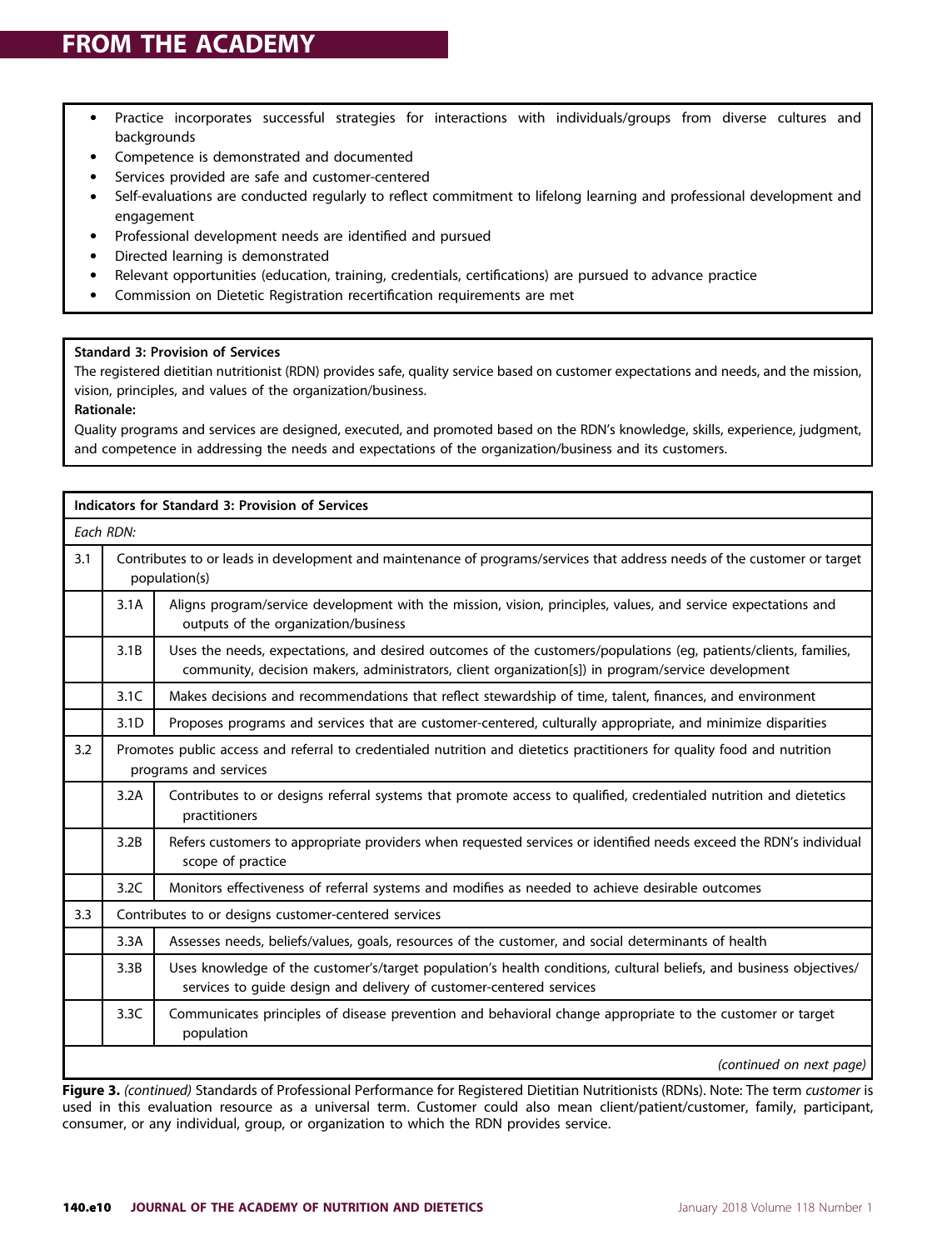|     |      | Indicators for Standard 3: Provision of Services                                                                                                                                                                                                                                                                                                                                                                                                                                                                   |
|-----|------|--------------------------------------------------------------------------------------------------------------------------------------------------------------------------------------------------------------------------------------------------------------------------------------------------------------------------------------------------------------------------------------------------------------------------------------------------------------------------------------------------------------------|
|     | 3.3D | Collaborates with the customers to set priorities, establish goals, and create customer-centered action plans to<br>achieve desirable outcomes                                                                                                                                                                                                                                                                                                                                                                     |
|     | 3.3E | Involves customers in decision making                                                                                                                                                                                                                                                                                                                                                                                                                                                                              |
| 3.4 |      | Executes programs/services in an organized, collaborative, cost effective, and customer-centered manner                                                                                                                                                                                                                                                                                                                                                                                                            |
|     | 3.4A | Collaborates and coordinates with peers, colleagues, stakeholders, and within interprofessional <sup>b</sup> teams                                                                                                                                                                                                                                                                                                                                                                                                 |
|     | 3.4B | Uses and participates in, or leads in the selection, design, execution, and evaluation of customer programs and<br>services (eg, nutrition screening system, medical and retail foodservice, electronic health records, interprofessional<br>programs, community education, grant management)                                                                                                                                                                                                                      |
|     | 3.4C | Uses and develops or contributes to selection, design and maintenance of policies, procedures (eg, discharge<br>planning/transitions of care), protocols, standards of care, technology resources (eg, Health Insurance Portability<br>and Accountability Act [HIPAA]-compliant telehealth platforms), and training materials that reflect evidence-based<br>practice in accordance with applicable laws and regulations                                                                                           |
|     | 3.4D | Uses and participates in or develops processes for order writing and other nutrition-related privileges, in<br>collaboration with the medical staff <sup>c</sup> or medical director (eg, post-acute care settings, dialysis center, public health,<br>community, free-standing clinic settings), consistent with state practice acts; federal and state regulations;<br>organization policies; and medical staff rules, regulations, and bylaws                                                                   |
|     |      | 3.4D1<br>Uses and participates in or leads development of processes for privileges or other facility-specific<br>processes related to (but not limited to) implementing physician/non-physician practitioner $d$ -<br>driven delegated orders or protocols, initiating or modifying orders for therapeutic diets, medical foods/<br>nutrition supplements, dietary supplements, enteral and parenteral nutrition, laboratory tests,<br>medications, and adjustments to fluid therapies or electrolyte replacements |
|     |      | 3.4D2<br>Uses and participates in or leads development of processes for privileging for provision of nutrition-related<br>services, including (but not limited to) initiating and performing bedside swallow screenings, inserting<br>and monitoring nasoenteric feeding tubes, providing home enteral nutrition or infusion management<br>services (eg, ordering formula and supplies) and indirect calorimetry measurements                                                                                      |
|     | 3.4E | Complies with established billing regulations, organization policies, grant funder guidelines, if applicable to role and<br>setting, and adheres to ethical and transparent financial management and billing practices                                                                                                                                                                                                                                                                                             |
|     | 3.4F | Communicates with the interprofessional team and referring party consistent with the HIPAA rules for use and<br>disclosure of customer's personal health information                                                                                                                                                                                                                                                                                                                                               |
| 3.5 |      | Uses professional, technical, and support personnel appropriately in the delivery of customer-centered care or services in<br>accordance with laws, regulations, and organization policies and procedures                                                                                                                                                                                                                                                                                                          |
|     | 3.5A | Assigns activities, including direct care to patients/clients, consistent with the qualifications, experience, and<br>competence of professional, technical, and support personnel                                                                                                                                                                                                                                                                                                                                 |
|     | 3.5B | Supervises professional, technical, and support personnel                                                                                                                                                                                                                                                                                                                                                                                                                                                          |
| 3.6 |      | Designs and implements food delivery systems to meet the needs of customers                                                                                                                                                                                                                                                                                                                                                                                                                                        |
|     | 3.6A | Collaborates in or leads the design of food delivery systems to address health care needs and outcomes (including<br>nutrition status), ecological sustainability, and to meet the culture and related needs and preferences of target<br>populations (ie, health care patients/clients, employee groups, visitors to retail venues, schools, child and adult<br>day-care centers, community feeding sites, farm to institution initiatives, local food banks)                                                     |
|     | 3.6B | Participates in, consults/collaborates with, or leads the development of menus to address health, nutritional, and<br>cultural needs of target population(s) consistent with federal, state or funding source regulations or guidelines                                                                                                                                                                                                                                                                            |
|     |      | (continued on next page)                                                                                                                                                                                                                                                                                                                                                                                                                                                                                           |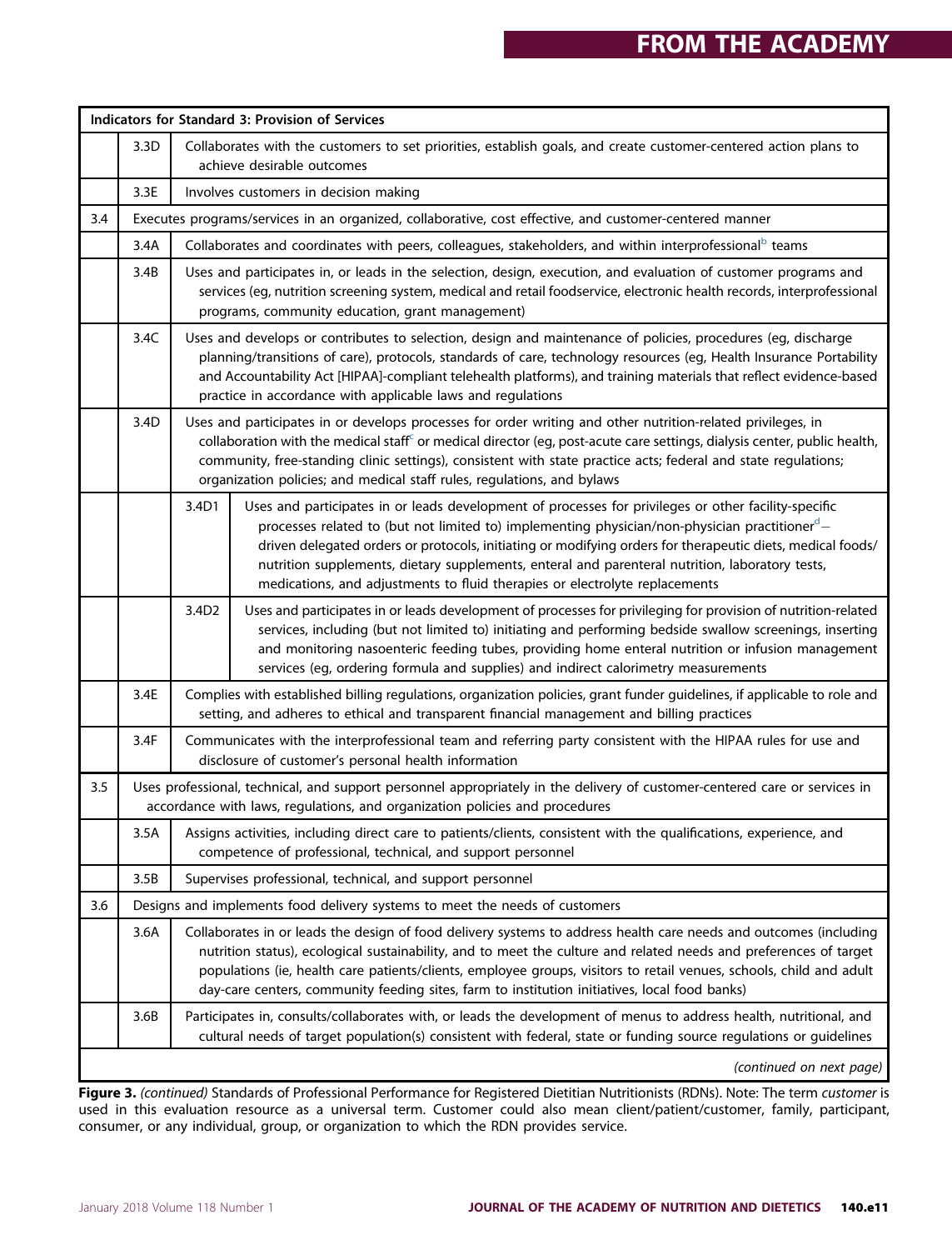|     | Indicators for Standard 3: Provision of Services                                        |                                                                                                                                                                                                                                                                                                                                                   |  |
|-----|-----------------------------------------------------------------------------------------|---------------------------------------------------------------------------------------------------------------------------------------------------------------------------------------------------------------------------------------------------------------------------------------------------------------------------------------------------|--|
|     | 3.6C                                                                                    | Participates in, consults/collaborates with, or leads interprofessional process for determining medical foods/<br>nutritional supplements, dietary supplements, enteral and parenteral nutrition formularies, and delivery<br>systems for target population(s)                                                                                    |  |
| 3.7 |                                                                                         | Maintains records of services provided                                                                                                                                                                                                                                                                                                            |  |
|     | 3.7A                                                                                    | Documents according to organization policies, procedures, standards, and systems including electronic health<br>records                                                                                                                                                                                                                           |  |
|     | 3.7B                                                                                    | Implements data management systems to support interoperable data collection, maintenance, and utilization                                                                                                                                                                                                                                         |  |
|     | 3.7C                                                                                    | Uses data to document outcomes of services (ie, staff productivity, cost/benefit, budget compliance, outcomes,<br>quality of services) and provide justification for maintenance or expansion of services                                                                                                                                         |  |
|     | 3.7D                                                                                    | Uses data to demonstrate program/service achievements and compliance with accreditation standards, laws, and<br>regulations                                                                                                                                                                                                                       |  |
| 3.8 | Advocates for provision of quality food and nutrition services as part of public policy |                                                                                                                                                                                                                                                                                                                                                   |  |
|     | 3.8A                                                                                    | Communicates with policy makers regarding the benefit/cost of quality food and nutrition services                                                                                                                                                                                                                                                 |  |
|     | 3.8B                                                                                    | Advocates in support of food and nutrition programs and services for populations with special needs and chronic<br>conditions                                                                                                                                                                                                                     |  |
|     | 3.8C                                                                                    | Advocates for protection of the public through multiple avenues of engagement (eg, legislative action, establishing<br>effective relationships with elected leaders and regulatory officials, participation in various Academy committees,<br>workgroups and task forces, Dietetic Practice Groups, Member Interest Groups, and State Affiliates) |  |

### Examples of Outcomes for Standard 3: Provision of Services

- Program/service design and systems reflect organization/business mission, vision, principles, values, and customer needs and expectations
- Customers participate in establishing program/service goals and customer-focused action plans and/or nutrition interventions (eg, in-person or via telehealth)
- Customer-centered needs and preferences are met
- Customers are satisfied with services and products
- Customers have access to food assistance
- Customers have access to food and nutrition services
- Foodservice system incorporates sustainability practices addressing energy and water use and waste management
- Menus reflect the cultural, health and/or nutritional needs of target population(s) and consideration of ecological sustainability
- Evaluations reflect expected outcomes and established goals
- Effective screening and referral services are established or implemented as designed
- Professional, technical, and support personnel are supervised when providing nutrition care to customers
- Ethical and transparent financial management and billing practices are used per role and setting

### Standard 4: Application of Research

The registered dietitian nutritionist (RDN) applies, participates in, and/or generates research to enhance practice. Evidence-based practice incorporates the best available research/evidence and information in the delivery of nutrition and dietetics services. Rationale:

Application, participation, and generation of research promote improved safety and quality of nutrition and dietetics practice and services.

(continued on next page)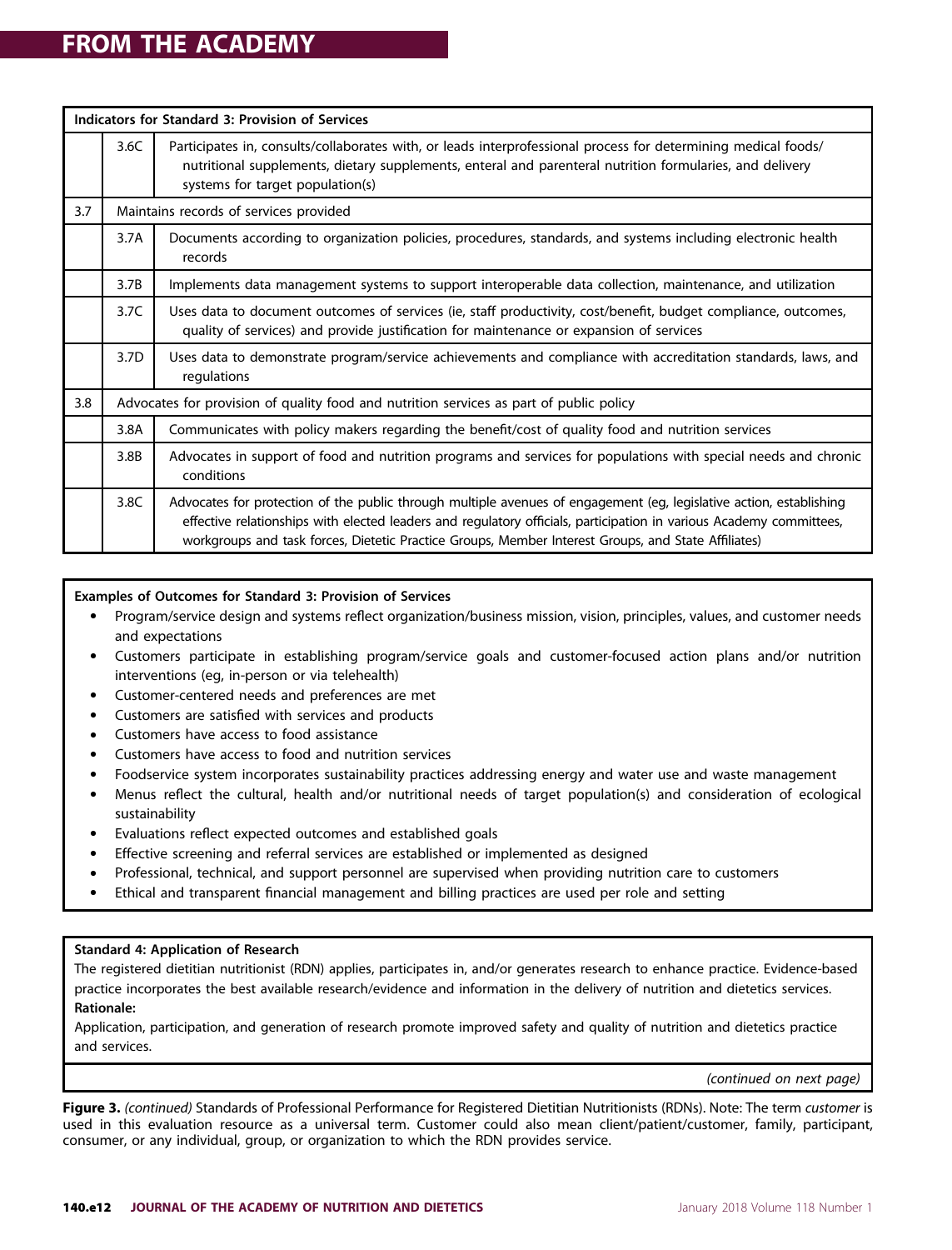| Indicators for Standard 4: Application of Research |                                                                                                                                                      |                                                   |  |
|----------------------------------------------------|------------------------------------------------------------------------------------------------------------------------------------------------------|---------------------------------------------------|--|
|                                                    | Each RDN:                                                                                                                                            |                                                   |  |
| 4.1                                                | Reviews best available research/evidence and information for application to practice                                                                 |                                                   |  |
|                                                    | 4.1A                                                                                                                                                 | Understands basic research design and methodology |  |
| 4.2                                                | Uses best available research/evidence and information as the foundation for evidence-based practice                                                  |                                                   |  |
| 4.3                                                | Integrates best available research/evidence and information with best practices, clinical and managerial expertise, and<br>customer values           |                                                   |  |
| 4.4                                                | Contributes to the development of new knowledge and research in nutrition and dietetics                                                              |                                                   |  |
| 4.5                                                | Promotes application of research in practice through alliances or collaboration with food and nutrition and other<br>professionals and organizations |                                                   |  |

### Examples of Outcomes for Standard 4: Application of Research

- Evidence-based practice, best practices, clinical and managerial expertise, and customer values are integrated in the delivery of nutrition and dietetics services
- Customers receive appropriate services based on the effective application of best available research/evidence and information
- Best available research/evidence and information is used as the foundation of evidence-based practice

### Standard 5: Communication and Application of Knowledge

The registered dietitian nutritionist (RDN) effectively applies knowledge and expertise in communications. Rationale:

The RDN works with others to achieve common goals by effectively sharing and applying unique knowledge, skills, and expertise in food, nutrition, dietetics, and management services.

| Indicators for Standard 5: Communication and Application of Knowledge |                                                                                                                                                                                 |                                                                                                                                        |
|-----------------------------------------------------------------------|---------------------------------------------------------------------------------------------------------------------------------------------------------------------------------|----------------------------------------------------------------------------------------------------------------------------------------|
| Each RDN:                                                             |                                                                                                                                                                                 |                                                                                                                                        |
| 5.1                                                                   | Communicates and applies current knowledge and information based on evidence                                                                                                    |                                                                                                                                        |
|                                                                       | 5.1A                                                                                                                                                                            | Demonstrates critical thinking and problem-solving skills when communicating with others                                               |
| 5.2                                                                   | Selects appropriate information and the most effective communication method or format that considers customer-centered<br>care and the needs of the individual/group/population |                                                                                                                                        |
|                                                                       | 5.2A                                                                                                                                                                            | Uses communication methods (ie, oral, print, one-on-one, group, visual, electronic, and social media) targeted to<br>various audiences |
|                                                                       | 5.2B                                                                                                                                                                            | Uses information technology to communicate, disseminate, manage knowledge, and support decision making                                 |
| 5.3                                                                   | Integrates knowledge of food and nutrition with knowledge of health, culture, social sciences, communication, informatics,<br>sustainability, and management                    |                                                                                                                                        |
| 5.4                                                                   | Shares current, evidence-based knowledge, and information with various audiences                                                                                                |                                                                                                                                        |
|                                                                       | 5.4A                                                                                                                                                                            | Guides customers, families, students, and interns in the application of knowledge and skills                                           |
|                                                                       | 5.4B                                                                                                                                                                            | Assists individuals and groups to identify and secure appropriate and available educational and other resources and<br>services        |
|                                                                       |                                                                                                                                                                                 | (continued on next page)                                                                                                               |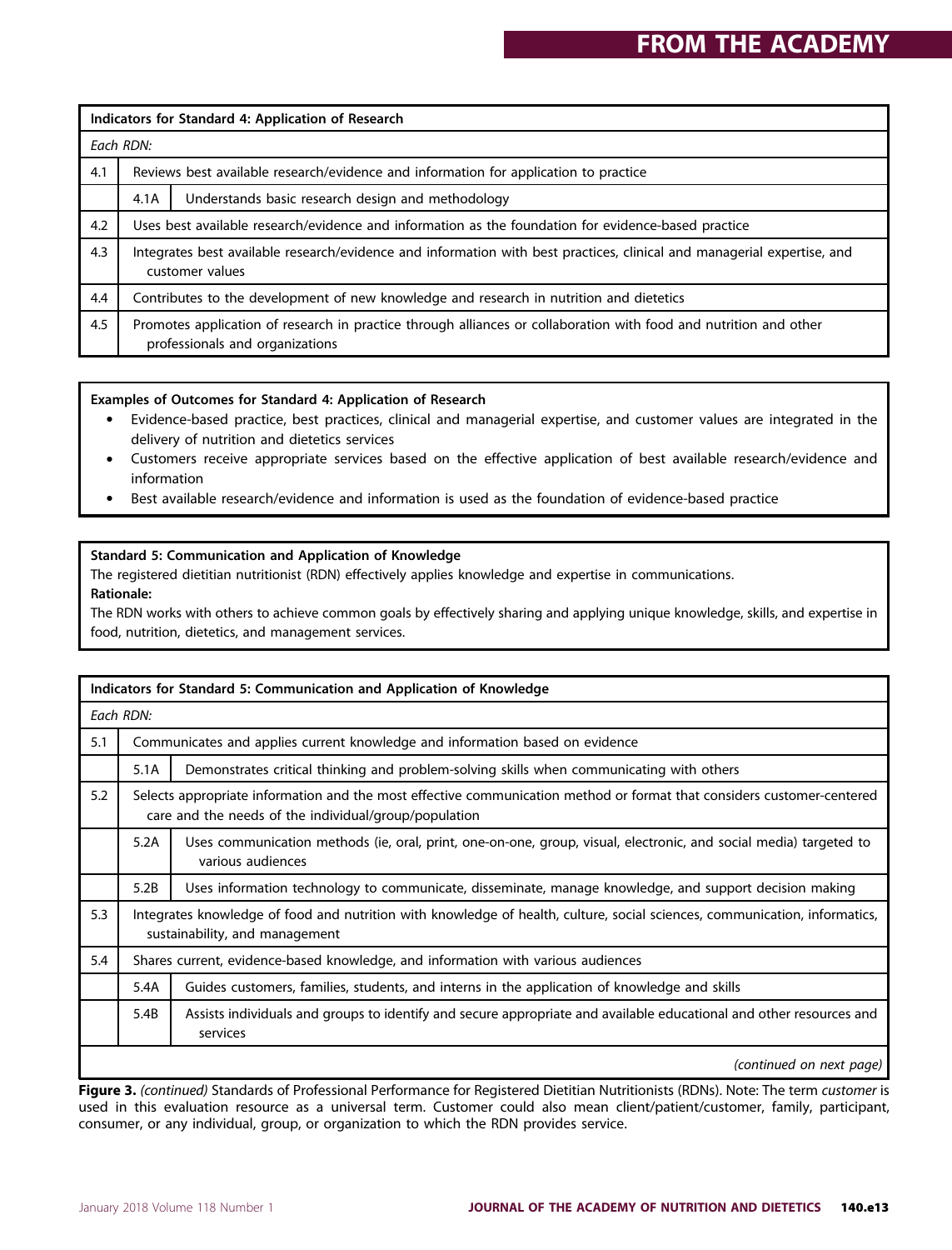| Indicators for Standard 5: Communication and Application of Knowledge |                                                                                                                                                                                                                                                                                                                                           |                                                                            |
|-----------------------------------------------------------------------|-------------------------------------------------------------------------------------------------------------------------------------------------------------------------------------------------------------------------------------------------------------------------------------------------------------------------------------------|----------------------------------------------------------------------------|
|                                                                       | 5.4C                                                                                                                                                                                                                                                                                                                                      | Uses professional writing and verbal skills in all types of communications |
|                                                                       | 5.4D                                                                                                                                                                                                                                                                                                                                      | Reflects knowledge of population characteristics in communication methods  |
| 5.5                                                                   | Establishes credibility and contributes as a food and nutrition resource within the interprofessional health care and<br>management team, organization, and community                                                                                                                                                                     |                                                                            |
| 5.6                                                                   | Communicates performance improvement and research results through publications and presentations                                                                                                                                                                                                                                          |                                                                            |
| 5.7                                                                   | Seeks opportunities to participate in and assume leadership roles with local, state, and national professional and<br>community-based organizations (eg, government-appointed advisory boards, community coalitions, schools,<br>foundations or nonprofit organizations serving the food insecure) providing food and nutrition expertise |                                                                            |

### Examples of Outcomes for Standard 5: Communication and Application of Knowledge

- Expertise in food, nutrition, dietetics, and management is demonstrated and shared
- Interoperable information technology is used to support practice
- Effective and efficient communications occur through appropriate and professional use of e-mail, texting, and social media tools
- Individuals, groups, and stakeholders:
	- o Receive current and appropriate information and customer-centered service
	- o Demonstrate understanding of information and behavioral strategies received
	- $\circ$  Know how to obtain additional guidance from the RDN or other RDN-recommended resources
- Leadership is demonstrated through active professional and community involvement

### Standard 6: Utilization and Management of Resources

The registered dietitian nutritionist (RDN) uses resources effectively and efficiently. Rationale:

The RDN demonstrates leadership through strategic management of time, finances, facilities, supplies, technology, natural and human resources.

| Indicators for Standard 6: Utilization and Management of Resources |                                                                                                                                                       |                                                                                                                                                                                     |  |
|--------------------------------------------------------------------|-------------------------------------------------------------------------------------------------------------------------------------------------------|-------------------------------------------------------------------------------------------------------------------------------------------------------------------------------------|--|
|                                                                    | Each RDN:                                                                                                                                             |                                                                                                                                                                                     |  |
| 6.1                                                                | Uses a systematic approach to manage resources and improve outcomes                                                                                   |                                                                                                                                                                                     |  |
| 6.2                                                                | Evaluates management of resources with the use of standardized performance measures and benchmarking as applicable                                    |                                                                                                                                                                                     |  |
|                                                                    | 6.2A                                                                                                                                                  | Uses the Standards of Excellence Metric Tool to self-assess quality in leadership, organization, practice, and<br>outcomes for an organization (www.eatrightpro.org/excellencetool) |  |
| 6.3                                                                | Evaluates safety, effectiveness, efficiency, productivity, sustainability practices, and value while planning and delivering<br>services and products |                                                                                                                                                                                     |  |
| 6.4                                                                | Participates in quality assurance and performance improvement and documents outcomes and best practices relative to<br>resource management            |                                                                                                                                                                                     |  |
| 6.5                                                                | Measures and tracks trends regarding internal and external customer outcomes (eg, satisfaction, key performance<br>indicators)                        |                                                                                                                                                                                     |  |
|                                                                    |                                                                                                                                                       | (continued on next page)                                                                                                                                                            |  |
|                                                                    |                                                                                                                                                       |                                                                                                                                                                                     |  |